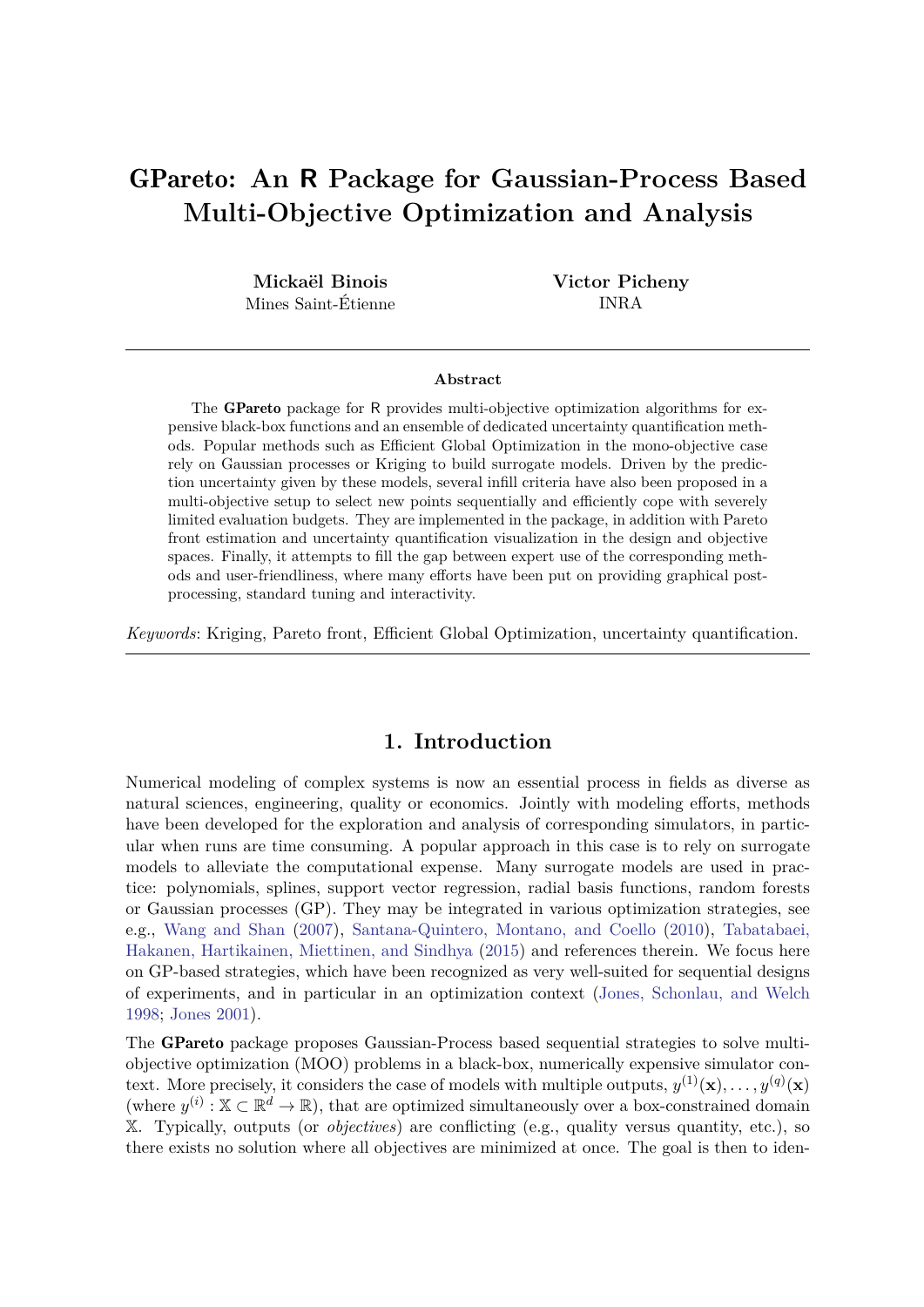tify the set of optimal compromise solutions, called a Pareto set [\(Collette and Siarry 2003\)](#page-21-0). Defining that a point **x**<sup>\*</sup> dominates another point **x** if *all* its objectives are better (which we denote by  $\mathbf{x} \preceq \mathbf{x}^*$  in the following), the Pareto set  $\mathbb{X}^*$  is the subset of the non-dominated points in X:

$$
\forall \mathbf{x}^* \in \mathbb{X}^*, \forall \mathbf{x} \in \mathbb{X}, \exists k \in \{1, \dots, q\} \text{ such that } y^{(k)}(\mathbf{x}^*) \leq y^{(k)}(\mathbf{x}).
$$

The image of the Pareto set in the objective space,  $y^{(1)}(\mathbb{X}^*), \ldots, y^{(q)}(\mathbb{X}^*)$ , is called the Pareto front, which is useful to practitioners to select solutions (see Figure [3](#page-13-0) for an illustration). In practice, the Pareto set is usually not finite, and optimization strategies aim at providing a finite set that represents  $\mathbb{X}^*$  well.

In general, numerical optimization has motivated a substantial activity in the R community: see for instance the CRAN Task View on optimization and Mathematical Programming [\(Theussl and Borchers 2015\)](#page-23-2) or the recent special Journal of Statistical Software issue [\(Varadhan 2014\)](#page-24-1). However, most works are dedicated to mono-objective optimization with large budgets. For small budgets, the packages **DiceOptim** [\(Roustant, Ginsbourger, and Dev](#page-23-3)[ille 2012;](#page-23-3) [Ginsbourger, Picheny, and Roustant 2015\)](#page-21-1) and tgp [\(Gramacy 2007;](#page-21-2) [Gramacy and](#page-22-2) [Taddy 2010\)](#page-22-2) propose GP-based techniques, but for mono-objective problems only. There are a few packages on MOO in general: nsga2R [\(Tsou 2013\)](#page-23-4), emoa [\(Mersmann 2012\)](#page-22-3), mopsocd [\(Naval 2013\)](#page-22-4), goalprog [\(Novomestky 2008\)](#page-23-5) and mco [\(Mersmann 2014\)](#page-22-5), which provide tools and algorithms such as NSGA-II (nondominated sorting genetic algorithm II) implementations [\(Deb, Pratap, Agarwal, and Meyarivan 2002\)](#page-21-3) or hypervolume computations (see Section [2.2\)](#page-3-0). As for methods available for expensive black-box functions optimization, the package SPOT [\(Bartz-Beielstein and Zaefferer 2012\)](#page-20-0) seems to be the only alternative to GPareto.

On the other hand, GP-based MOO has recently generated a substantial activity in the statistical and optimization communities, with focuses either on sampling strategies [\(Ponweiser,](#page-23-6) [Wagner, Biermann, and Vincze 2008;](#page-23-6) [Wagner, Emmerich, Deutz, and Ponweiser 2010;](#page-24-2) [Sven](#page-23-7)[son 2011;](#page-23-7) [Emmerich, Deutz, and Klinkenberg 2011;](#page-21-4) [Picheny 2015;](#page-23-8) [Zuluaga, Sergent, Krause,](#page-24-3) [and Püschel 2013\)](#page-24-3) or on uncertainty quantification [\(Bhardwaj, Dasgupta, and Deb 2014;](#page-20-1) [Ca](#page-20-2)[landra, Peters, and Deisenroth 2014;](#page-20-2) [Binois, Ginsbourger, and Roustant 2015a\)](#page-20-3). **GPareto** aims at filling this gap by making most of the recent approaches available in a unified implementation to both MOO experts and end-users. To this end, a substantial effort has been given to provide graphical visualization and standard tuning, and many entry-points ranging from high-level interfaces to specific method tuning have been made available.

GPareto is built upon the DiceKriging [\(Roustant](#page-23-3) *et al.* [2012\)](#page-23-3) package dedicated to Gaussian process modeling. Several associated packages deal with various related problems, in particular DiceOptim (mono-objective optimization) and KrigInv (algorithms for inversion problems) [\(Chevalier, Picheny, and Ginsbourger 2014a](#page-20-4)[,b\)](#page-21-5). GPareto shares many aspects with those packages. This document is also available as a vignette in the package, which is available from the Comprehensive R Archive Network at <https://CRAN.R-project.org/package=GPareto> along with the full PDF documentation.

The remainder of this paper reviews briefly the methods available in the package, describes important implementation aspects and functionalities, and provides illustrations through a few examples.

# **2. Method**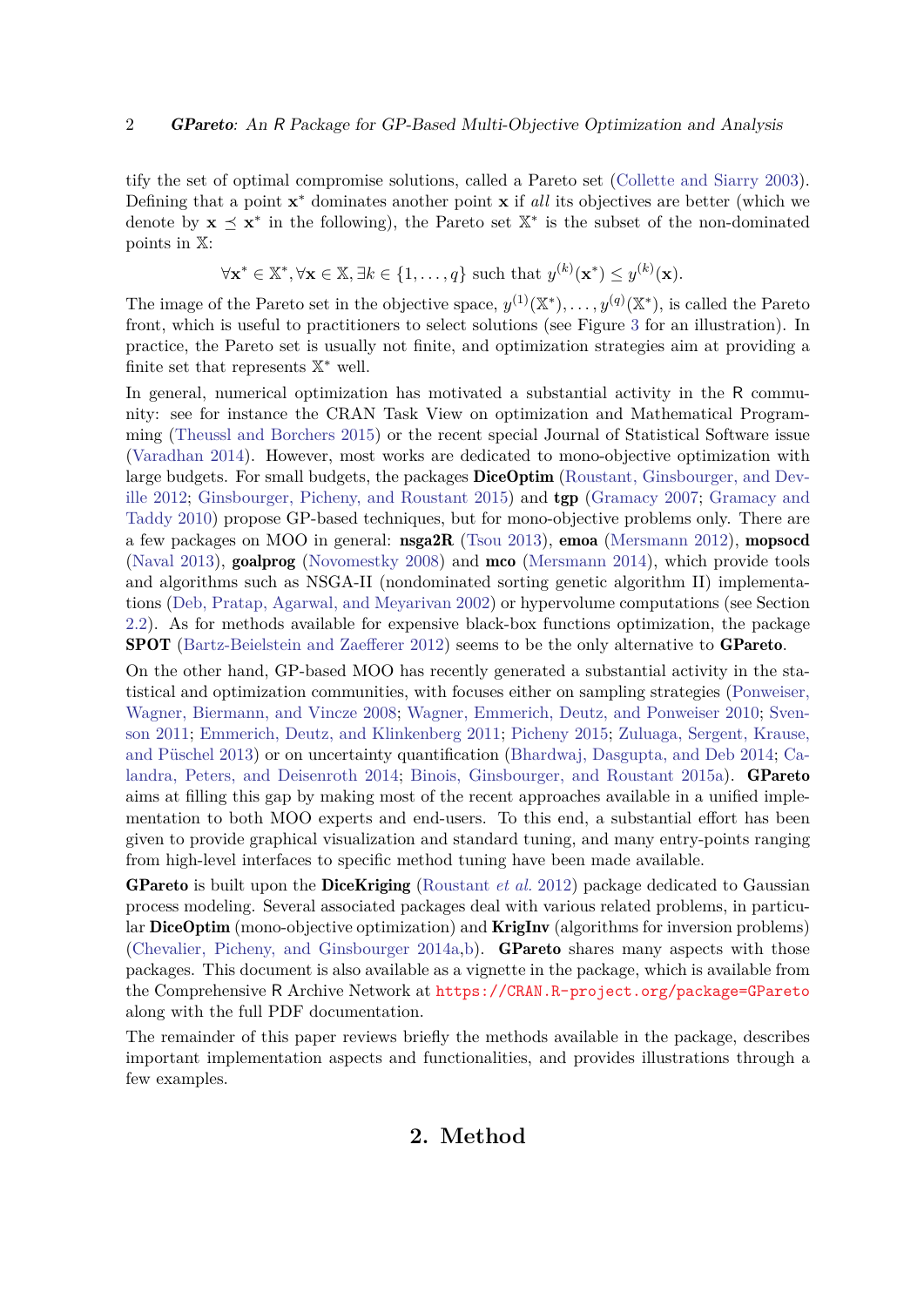#### <span id="page-2-0"></span>**2.1. Principles of Gaussian-process based optimization**

We recall here very briefly the scheme common to most GP-based (mono- or multi-objective) optimization, as in the famous EGO algorithm (efficient global optimization) proposed in the seminal article of [Jones](#page-22-0) *et al.* [\(1998\)](#page-22-0).

#### *The mono-objective case*

Let *y* be the output of the numerical model of interest and  $\mathbf{x} \in \mathbb{R}^d$  the inputs to be optimized over. Considering for now that *y* is a scalar, it is assumed to be a realization of a Gaussian process  $F(\mathbf{x})$  with mean  $\mu(\mathbf{x})$  and covariance  $c(\mathbf{x}, \mathbf{x}')$  known up to some parameters.

- Step 1 Generate an initial set of *n* observations:  $y_1 = y(\mathbf{x}_1), \ldots, y_n = y(\mathbf{x}_n)$ . Typically,  $\{\mathbf x_1, \dots, \mathbf x_n\}$  are chosen using a *space-filling* design. A classical rule-of-thumb is to use  $n = 10 \times d$ .
- Step 2 Fit the GP model to the data, by estimating the mean  $\mu(\mathbf{x})$  and covariance  $c(\mathbf{x}, \mathbf{x}')$ . Typically, a parametric form is assumed for those functions, whose parameters are adjusted, e.g., by using maximum likelihood estimation. The GP model is the distribution of  $Y(\mathbf{x})$  conditional on the observations  $y_1, \ldots, y_n$ , with plugged-in mean  $\mu$  and covariance *c*.
- Step 3 A new point  $\mathbf{x}_{n+1}$  is chosen as the maximizer of a so-called *infill criterion* which is based on the GP model. This step requires running an inner optimization loop to find the best point over  $\mathbb{R}^d$ .
- Step 4 A new observation  $y_{n+1} = y(\mathbf{x}_{n+1})$  is obtained by running the simulator and the GP model is updated by conditioning on  $y_{n+1}$ . At this step, the estimates of  $\mu$  and  $c$  might be updated.

Steps 3 and 4 are repeated until the simulation budget is exhausted or when a stopping criterion is met.

There are many R packages to perform Step 1, see for instance **planor** [\(Kobilinsky, Bouvier,](#page-22-6) [and Monod 2015\)](#page-22-6), DiceDesign [\(Dupuy, Helbert, and Franco 2015\)](#page-21-6), or lhs [\(Carnell 2016\)](#page-20-5). For Step 2, GPareto relies on the DiceKriging package, which offers a choice of mean and covariance functions. The model parameters estimation is based on maximum likelihood, see [Roustant](#page-23-3) *et al.* [\(2012\)](#page-23-3) for details.

Step 3 defines the sampling strategy, as the infill criterion determines the balance between exploration (search for new solutions) and exploitation (local improvement around existing observations). The EGO algorithm is based on the so-called *expected improvement* (EI) criterion. The improvement is defined as the difference between the current minimum of the observations and the new function value, such that for a GP model, EI is the conditional expectation of the improvement provided by a new observation  $Y(\mathbf{x})$ :

$$
EI(\mathbf{x}) = \mathbb{E}\left[\max\left(0, \min_{1 \leq i \leq n} (y_i - Y(\mathbf{x}))\right) \big| Y(\mathbf{x}_1) = y_1, \dots, Y(\mathbf{x}_n) = y_n\right],
$$

which has a closed form expression (see [Jones](#page-22-0) *et al.* [1998,](#page-22-0) for calculations).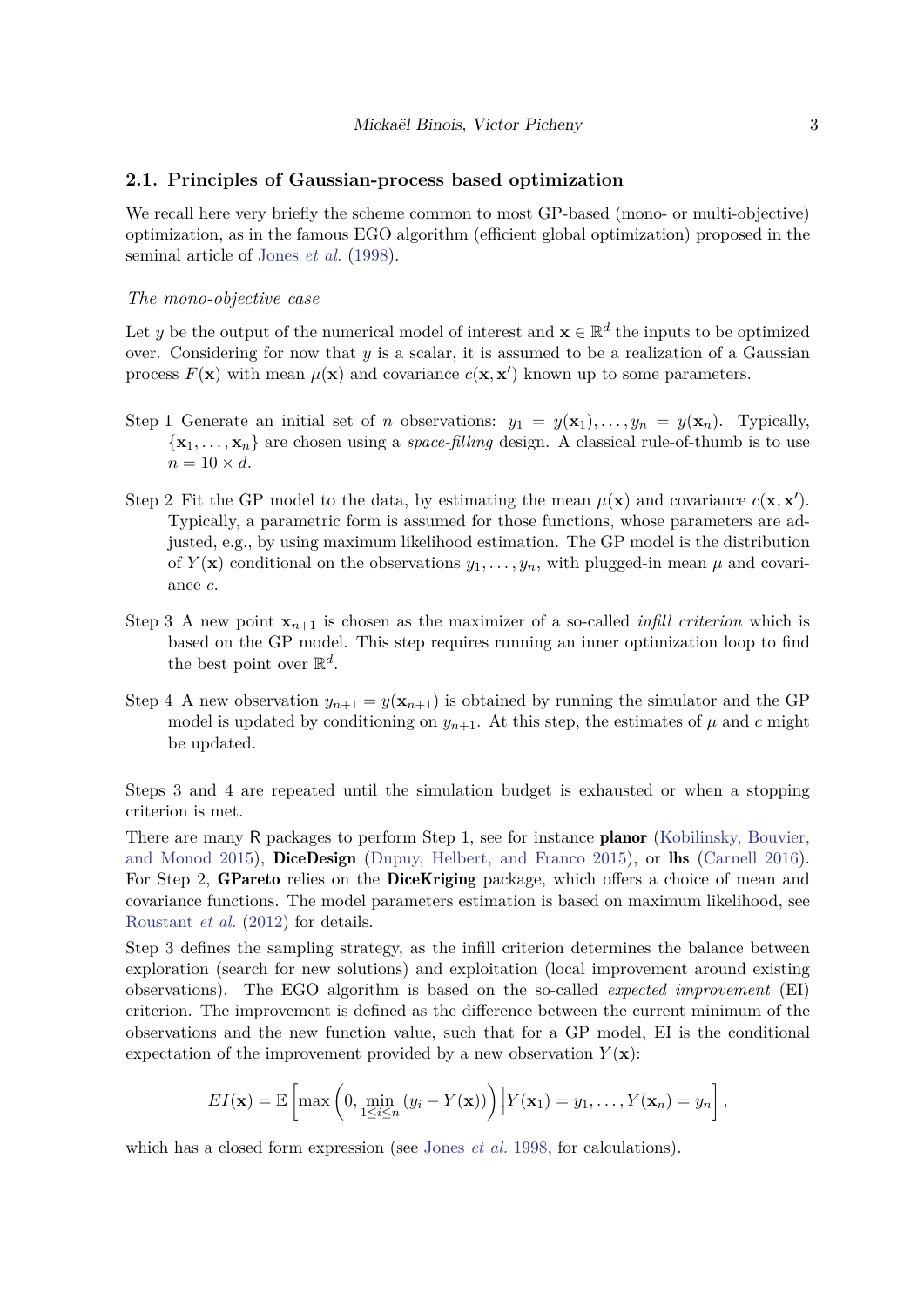## 4 GPareto: An R Package for GP-Based Multi-Objective Optimization and Analysis

## *Noisy objectives*

In many optimization problems, the objective cannot be evaluated exactly but through a "noisy" procedure, that is, one only has access to measurements of the form  $f_i = y(\mathbf{x}_i) + \varepsilon_i$ . A classical hypothesis, adopted here, is to assume independent Gaussian centered noise, that is:  $\varepsilon_i \sim \mathcal{N}(0, \tau_i^2)$ . GP modeling naturally adapts to this case (see for instance [Ankenman, Nelson,](#page-20-6) [and Staum 2010\)](#page-20-6), and the package **DiceKriging** offers options to take noise into account.

However, the EGO algorithm may not be used directly; [Picheny, Wagner, and Ginsbourger](#page-23-9) [\(2013\)](#page-23-9) provides a review of the extensions that have been proposed to handle noisy objectives. Within those, the *reinterpolation* approach of [Forrester, Keane, and Bressloff](#page-21-7) [\(2006\)](#page-21-7) is attractive, since it amounts to building a secondary noiseless GP that can be directly used with EGO. As showed in [Koch, Wagner, Emmerich, Bäck, and Konen](#page-22-7) [\(2015\)](#page-22-7), this approach can be readily applied to the multi-objective case, and is implemented in GPareto.

## *The multi-objective case*

When multiple objectives are considered ( $y$  has values in  $\mathbb{R}^{q}$ ), Steps 2 and 3 need to be modified. Let us remark first that it is possible to go back to a scalar problem and apply standard methods, for instance by relying on objectives aggregation [\(Knowles 2006;](#page-22-8) [Zhang, Liu, Tsang,](#page-24-4) [and Virginas 2010\)](#page-24-4) or modeling desirability functions [\(Henkenjohann and Kunert 2007\)](#page-22-9). However, these have been found to be relatively poor solutions in practice [\(Henkenjohann and](#page-22-9) [Kunert 2007;](#page-22-9) [Svenson 2011\)](#page-23-7).

GPareto focuses on approaches where GP models are fitted independently to each objective. Although it is possible to account for correlation between the different objectives, for instance using co-kriging models (e.g., [Álvarez, Rosasco, and Lawrence 2011\)](#page-20-7), experimental results in [Svenson](#page-23-7) [\(2011\)](#page-23-7); [Kleijnen and Mehdad](#page-22-10) [\(2014\)](#page-22-10) suggested that it provides little benefit compared to the additional complexity.

Choosing infill points from a set of GP models is a complex question (see Section [2.2\)](#page-3-0). Within GPareto, we focus on approaches that compute a single infill criterion from the list of models. Hence, Step 3 is identical to the mono-objective case, provided that an adequate infill criterion is used.

## <span id="page-3-0"></span>**2.2. Review of surrogate-based and Bayesian multi-objective optimization**

In the mono-objective case, the expected improvement criterion evaluates the potential gain of an additional point in terms of the expected decrease over the best observation so far. In a similar fashion, a multi-objective improvement function can be defined by estimating the expected "progress" brought by a new observation (relatively to the current set of nondominated observations  $P_n$ ).

This leaves room to put the focus either on a good coverage, on extremities, or on convergence toward the actual Pareto front, for which specific metrics, such as the *hypervolume* or *epsilon indicators*, have been proposed (see e.g., [Svenson 2011;](#page-23-7) [Emmerich](#page-21-4) *et al.* [2011\)](#page-21-4). Specifically, the *hypervolume* improvement is the increment of the volume contained between the Pareto front and a reference point in the objective space, when a non-dominated point is added. The *epsilon* increment is the smallest scalar that must be added to components of a new point (in the objective space) such that it is dominated by the current Pareto front. An illustrative example is given in Figure [1.](#page-4-0)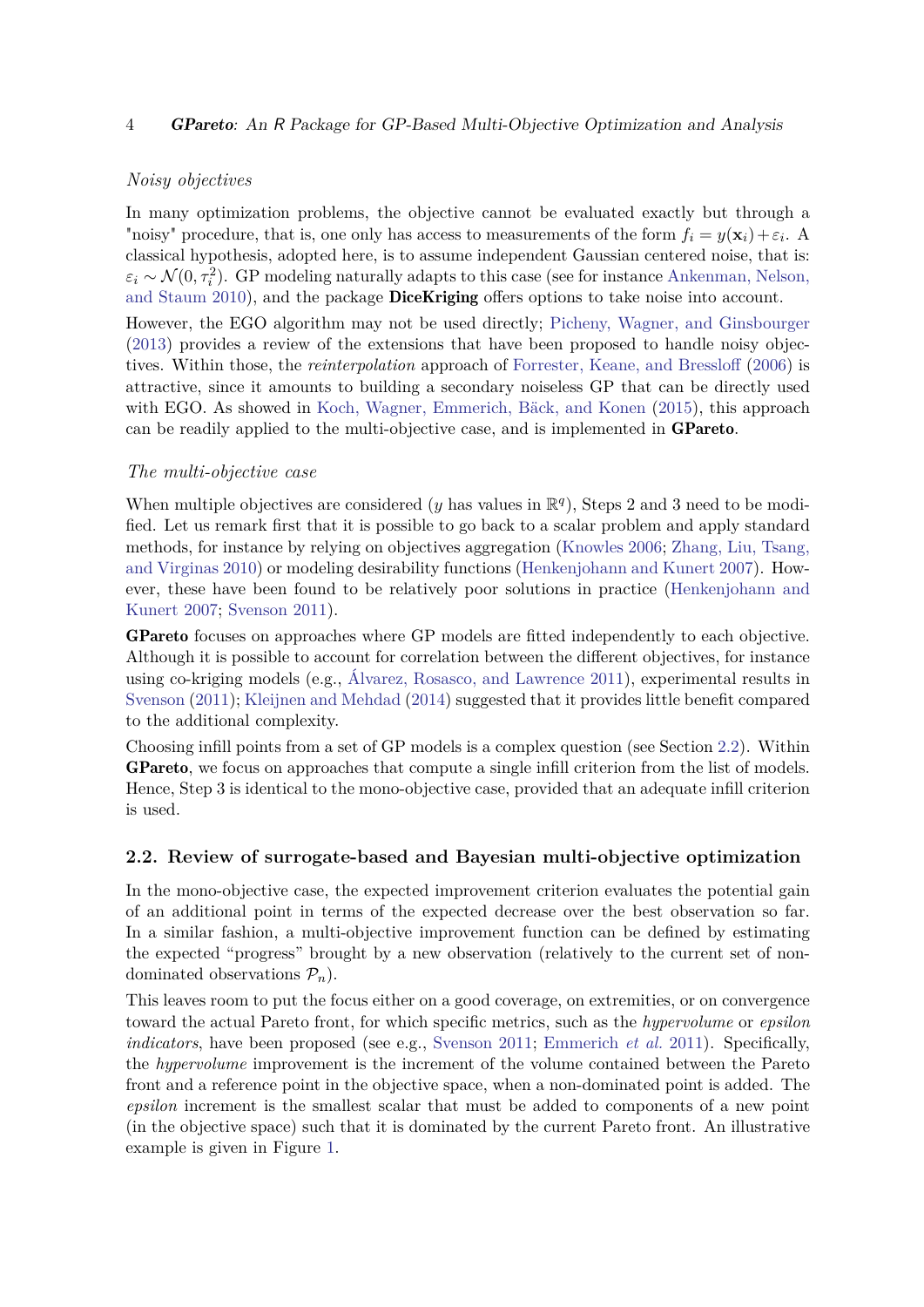<span id="page-4-0"></span>

Figure 1: Comparison of additive-epsilon (left, arrows) and hypervolume (right, filled areas) improvements for two possible new observations (green and blue) to the current Pareto front (red points). The reference point for hypervolume computations is the black crossed circle. In terms of epsilon improvement, the green point is more interesting as it is farther away from the Pareto front, but the blue point is better in terms of volume increment.

These indicators, among others, have been used to define generalizations of the expected improvement. Empirical comparisons showed the clear superiority of some approaches to others [\(Svenson 2011;](#page-23-7) [Wagner](#page-24-2) *et al.* [2010\)](#page-24-2), but no global consensus on a particular improvement function. In GPareto, two infill criteria derived from this point of view are available: the *expected hypervolume improvement* (EHI, [Emmerich](#page-21-4) *et al.* [2011\)](#page-21-4) and *expected maximin improvement* (EMI, [Svenson and Santner 2016,](#page-23-10) related to the epsilon indicator). See the corresponding references for the technical details.

Two alternatives have been included in GPareto as well. First, in the *SMS-EGO* approach (S-metric selection EGO, [Ponweiser](#page-23-6) *et al.* [2008;](#page-23-6) [Wagner](#page-24-2) *et al.* [2010\)](#page-24-2), the improvement is calculated as the hypervolume added to the current Pareto front by the lower confidence bound of the prediction at **x**, hence it is closely related, but not equal to the EHI. To avoid large plateaus of zero improvement, an adaptive penalization is provided in regions where the lower confidence bound is dominated.

Finally, the *stepwise uncertainty reduction* (SUR) criterion of [Picheny](#page-23-8) [\(2015\)](#page-23-8) is in turn concerned with the probability of non-domination (also called probability of improvement), that is, the probability of a point not to be dominated by the current Pareto set:  $\mathbb{P}[\mathbf{x} \nleq \mathbf{X}_n]$ . Intuitively, regions in the design space with non-null probabilities indicate a potential improvement for the Pareto front, and the improvement considered is the reduction of the average of this probability over the design space.

These sequential infill criteria share the common trait that they do not provide a continuous representation of the Pareto front but only consider the current set of non-dominated observations. This point is addressed in the following with a quantification of the uncertainty on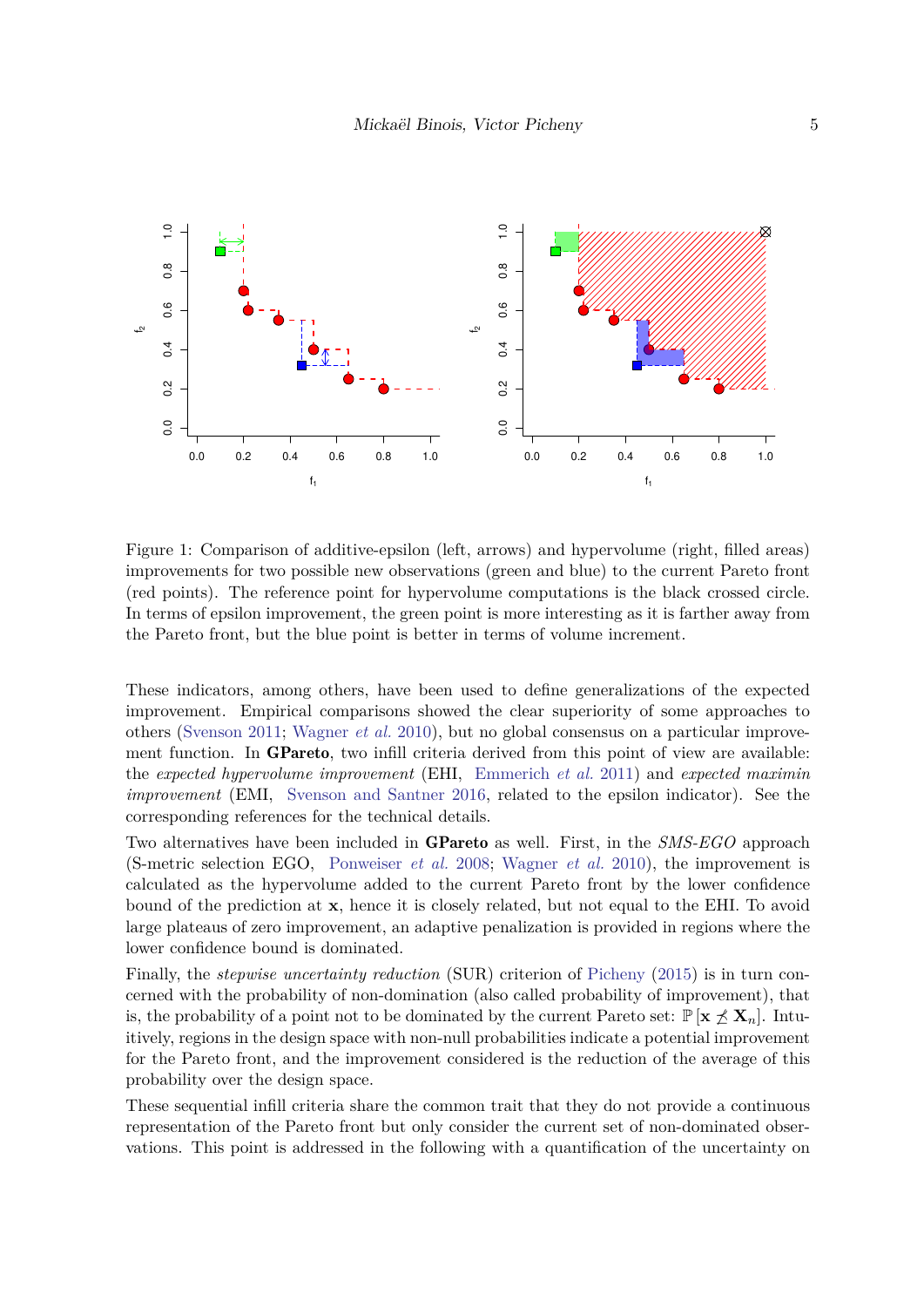both the Pareto set and front.

## **2.3. Uncertainty quantification**

With limited evaluation budgets, the non-dominated solutions in the objective and variable spaces may not give a very precise or dense approximation of the Pareto front and set. However, the Gaussian process framework allows us to overcome this limitation by providing an uncertainty quantification of the optimization results.

#### *Pareto front (objective space)*

One straightforward idea is to use the surrogate models to give an estimate of the Pareto front, as is done e.g., in [Calandra](#page-20-2) *et al.* [\(2014\)](#page-20-2). While being fast, this approach is very dependent on the quality of the surrogates and there is no measure of uncertainty associated. In [Binois](#page-20-3) *et al.* [\(2015a\)](#page-20-3), an alternative relying on conditional simulations of Gaussian process models is detailed, which provides an estimate of the Pareto front and an associated measure of uncertainty.

In short, it exploits the capacity of the GP models to generate different possible realizations  $S_1^{(1)}$  $S_1^{(1)}, \ldots, S_1^{(q)}, \ldots, S_N^{(1)}, \ldots, S_N^{(q)}$  for the outputs conditioned by the observations, i.e., condi-tional simulations, see Figure [2.](#page-5-0) For each path, a Pareto front is obtained  $(say, \mathcal{P}^{(1)}, \ldots, \mathcal{P}^{(N)})$ . Then, the set of fronts are used to define an average set  $\bar{\mathcal{P}}$  estimating the true Pareto front while the deviation from this set is used as a measure of uncertainty. Note that handling sets of conditional Pareto fronts as performed in [Binois](#page-20-3) *et al.* [\(2015a\)](#page-20-3) requires the use of random closed sets theory [\(Molchanov 2005\)](#page-22-11); in particular, the estimator and uncertainty measure used are the Vorob'ev expectation and deviation, respectively. Visually, representing the deviation for each random Pareto front directly illustrates which parts of the Pareto front are precisely known or not (see Figure [5\)](#page-15-0).

<span id="page-5-0"></span>

Figure 2: Left and center: three conditional (i.e., interpolating at observations) simulations of objectives  $f_1$  and  $f_2$ , respectively, based on GP modeling. Right: corresponding images in the objective space. Pareto sets and fronts are shown in bold.

As described in [Binois](#page-20-3) *et al.* [\(2015a\)](#page-20-3), the current version of this approach requires conditional simulations on discrete sets of inputs (for instance, a grid or a space-filling sample, which is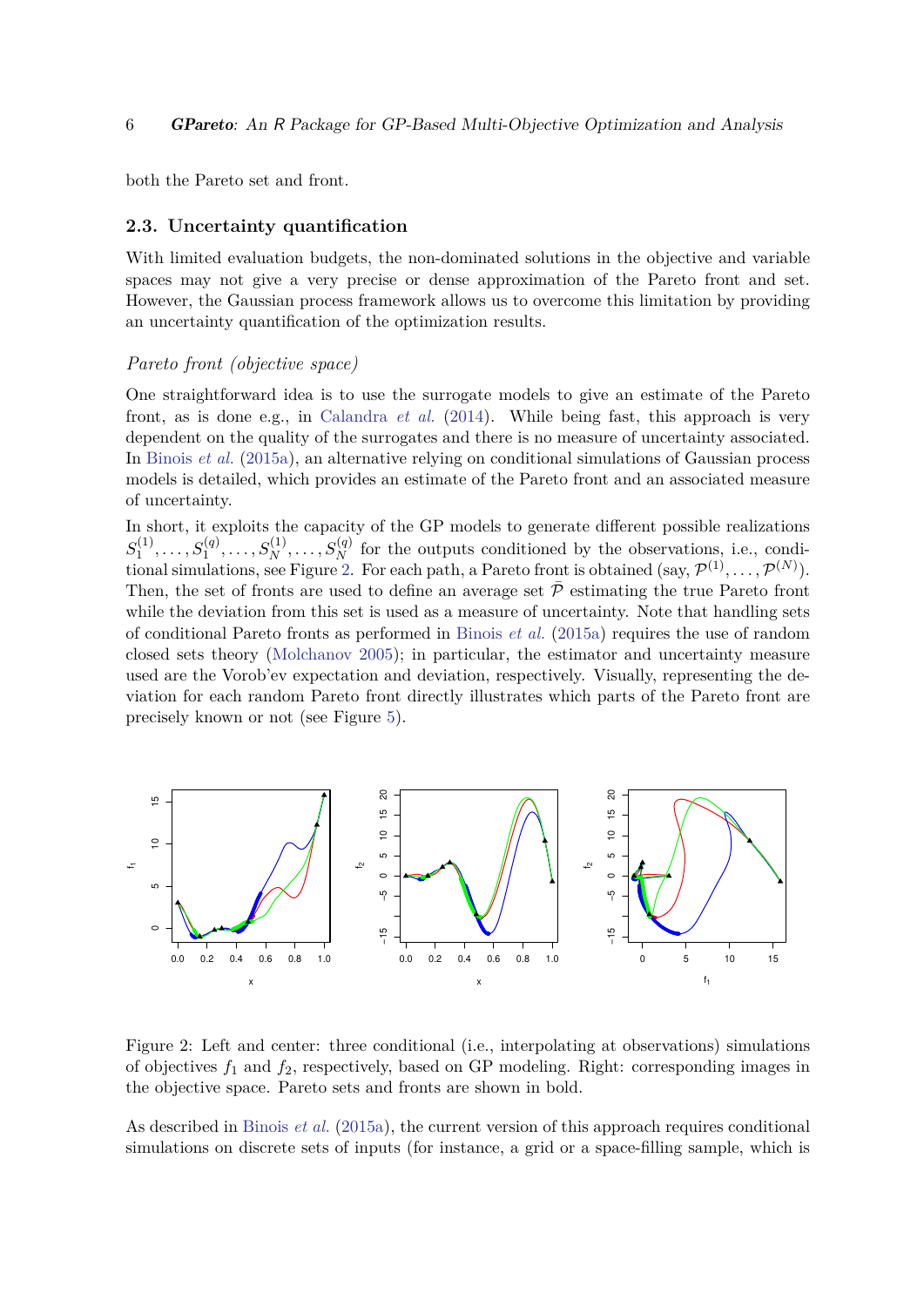the solution adopted in GPareto, see Section [3.3\)](#page-9-0). This set must be large to ensure that no important potential solution is missed, which makes this approach computationally intensive.

## *Pareto set (variable space)*

In a similar fashion, returning a smooth estimate of the entire Pareto set  $\mathbb{X}^*$  may be useful to practitioners. We propose here to rely on two complementary approaches.

First, conditional simulations can be used here: From each set of GP realizations, the Pareto set  $\mathbb{X}_i^*$  can be obtained. Then, the sets  $\mathbb{X}_1^*, \ldots, \mathbb{X}_N^*$  can be used to estimate a density, e.g., using kernel density estimation.

A complementary measure is the probability for a given point in the variable space to be nondominated by the current set of observations,  $\mathbb{P}[\mathbf{x} \nleq \mathbf{X}_n]$ . This probability can be expressed in closed form [\(Keane 2006\)](#page-22-12), so that it can be computed on a grid for instance to display the dominated and non-dominated regions in the variable space. The amount of intermediate probability values (not zero or one) quantifies the uncertainty on the Pareto set [\(Picheny](#page-23-8) [2015\)](#page-23-8).

Note that both approaches require extensive sampling over the design space, which makes them computationally intensive.

# **3. Package overview and options**

# **3.1. Architecture**

The structure of the package reflects its main orientations: multi-objective optimization and associated quantification of uncertainty. In particular, readers familiar with the DiceOptim and **KrigInv** packages will find a very similar set of functions ranging from high-level interfaces to lower level criteria. Additional helper functions are also provided as well as test functions.

#### **3.2. Functions related to sequential design of experiments**

As described in Section [2.1,](#page-2-0) Gaussian-process based optimization can be separated in four steps. Depending on the characteristics of the problem at hand, several levels of control are available. For the sake of clarity, we start by describing the highest-level functionalities before detailing routines that enable more control on the optimization process or may be integrated in other procedures.

#### *User-friendly wrapper:* easyGParetoptim

This is a simple interface to multi-objective optimization that perform all steps described in Section [2.1,](#page-2-0) which does not require much knowledge on the specificities of Gaussian process based optimization. If no additional control parameters are set, all Steps 1-4 are performed according to default values.

The minimal arguments for easyGParetoptim are the following, common with many optimization methods in R such as optim:

• fn, this is the multi-objective function that returns the values of the objectives at a given design;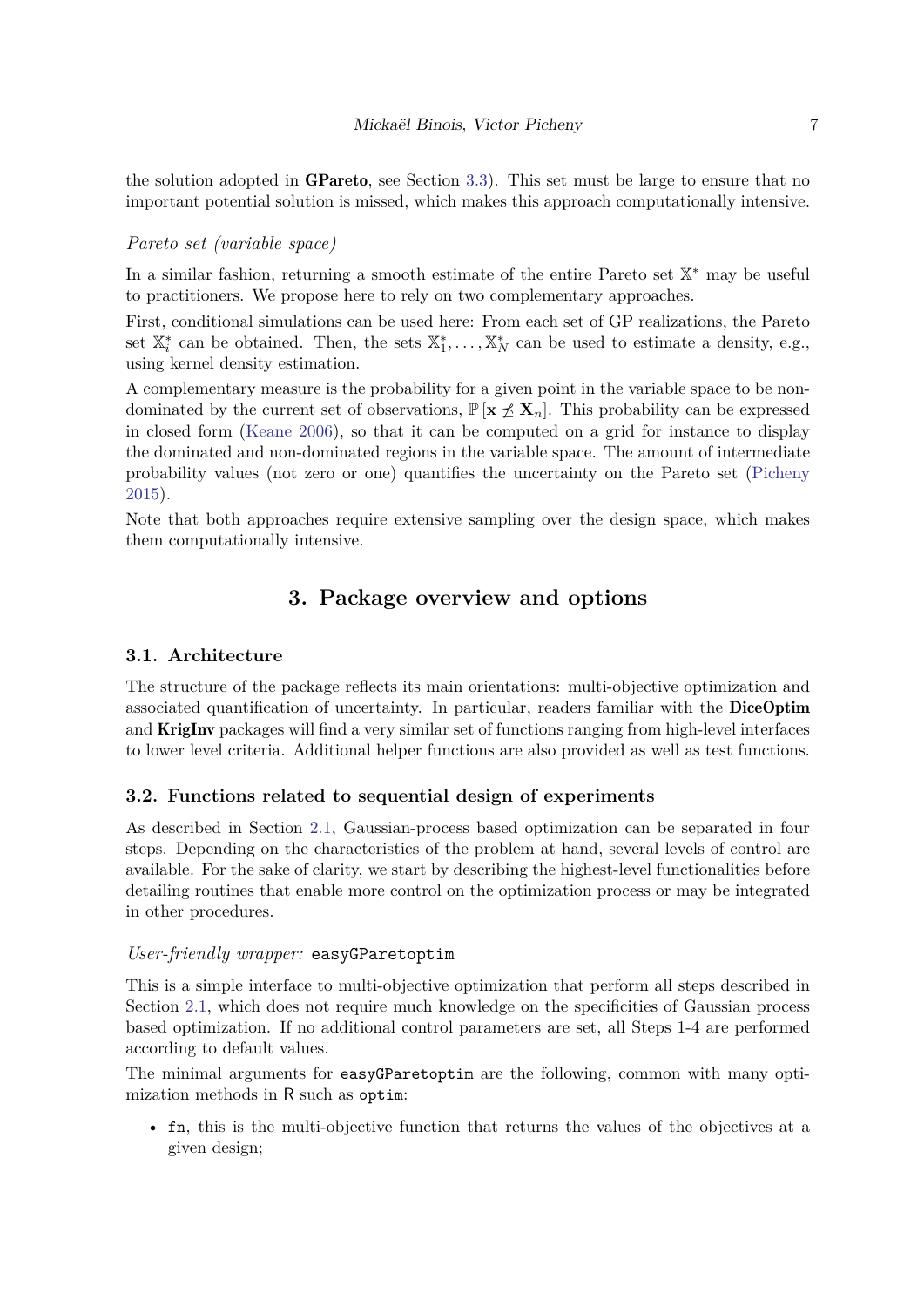- budget, the maximal number of evaluations of the expensive black-box function fn;
- lower, upper, vectors giving the limits of the domain for optimization.

A design of experiments may be passed using the argument par and corresponding values provided with values; otherwise a maximin LHS design is constructed from DiceDesign.

Noisy objectives can be handled with the argument noise.var, which stands for the noise variance. We assume here that the user has prior knowledge of the variance. The two main options are to provide a vector of size *q* (constant noise) or a function (same arguments as fn) if the noise depends on **x**.

Additional tuning of the inner procedures are available using the control list, in particular the criterion (method) and the optimization routine of the acquisition function (inneroptim). By default, easyGParetoptim uses SMS as criterion, with pso as inner-optimization routine. Both choices have been made to favor speed while ensuring robustness. They are also the default choice for the following GParetoptim routine.

## GParetoptim

This function handles Steps 3 and 4, hence assuming that users have performed a design of experiments and built surrogate models at their convenience, which they provide in the argument model. Besides fn, lower, upper and noise.var shared with easyGParetoptim, more parameters are directly exposed, such as crit for selecting the infill criteria or cov.reestim to decide whether or not hyperparameters are updated after adding new observations. More flexibility is given using control parameters, optim control for the optimization of the infill criterion and crit\_control for parameters of this latter, that are useful for the following crit\_optimizer function.

## crit\_optimizer

Optimizing the criteria, a.k.a. acquisition functions, is quite complicated due to their multimodality: see Figure [5](#page-15-0) for an illustration. Besides, in general, no derivative expressions are available and there are large plateaus. On top of that, the attraction basin of the global optimum of the infill criterion may have a very small volume in the variable space (see [Roustant](#page-23-3) *et al.* [2012,](#page-23-3) for the illustration of this problem). Nonetheless, acquisition functions are typically much cheaper to evaluate than the objective functions and intensive optimization can be carried out.

Three solutions to perform this inner optimization are provided in GPareto:

- 1. the user can provide a set of candidate points with optimization in crit optimizer and GParetoptim (hence reducing the problem to a discrete search);
- 2. the default optimization routine is genoud [\(Mebane and Sekhon 2011\)](#page-22-13), a genetic algorithm;
- 3. the psoptim optimization method [\(Bendtsen 2012\)](#page-20-8), a particle swarm algorithm is also provided;

and the corresponding tuning parameters may be passed to optimcontrol. Passing any other optimization method is also possible, given that it works as the standard optim method in R from package stats (R [Core Team 2015\)](#page-23-11).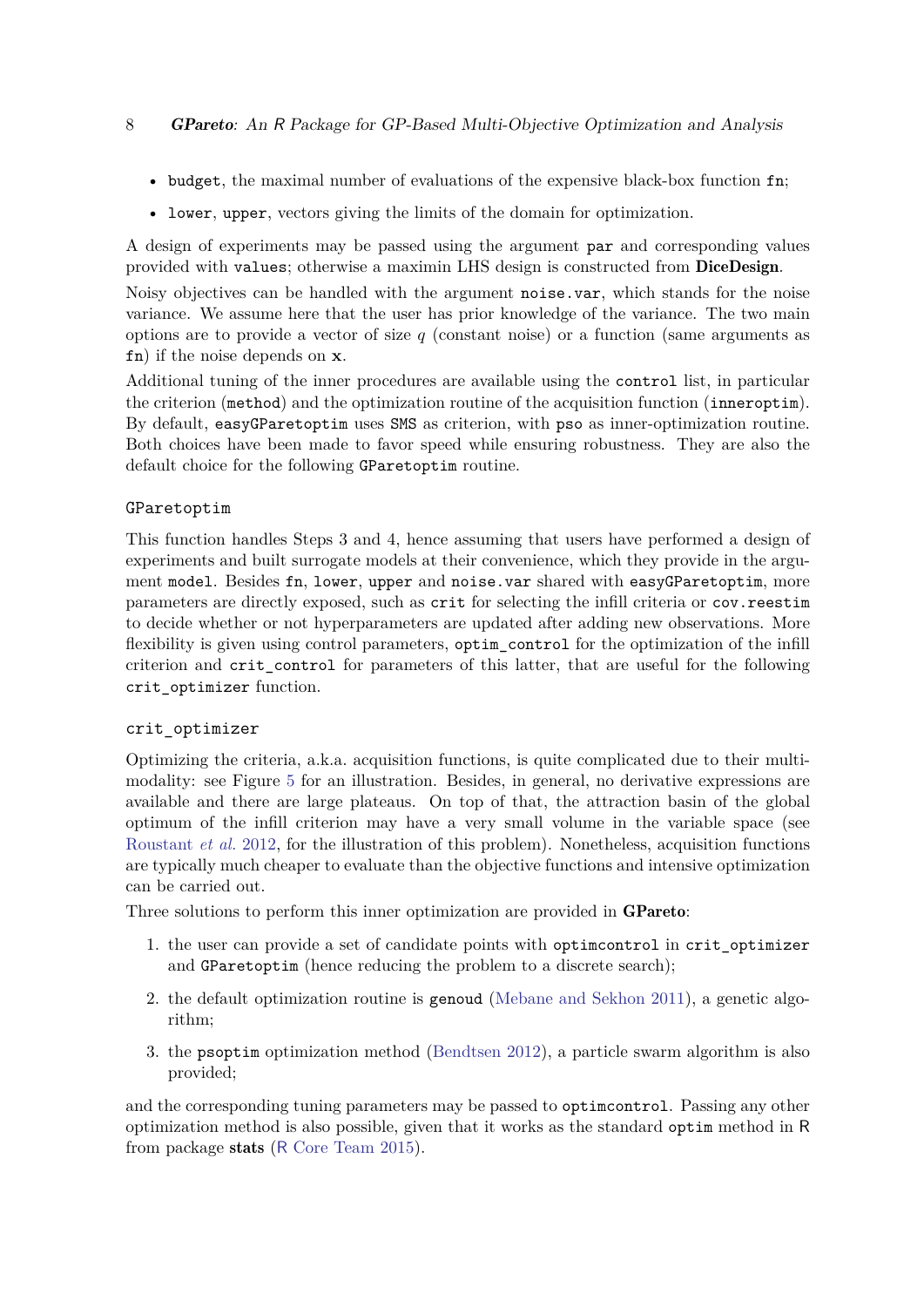## <span id="page-8-1"></span>*Criteria functions*

Four criteria are available in GPareto 1.1.6:

- crit\_SMS for the SMS-EGO criterion [\(Ponweiser](#page-23-6) *et al.* [2008;](#page-23-6) [Wagner](#page-24-2) *et al.* [2010\)](#page-24-2) (based on the MATLAB source code of the authors);
- crit EHI for the expected hypervolume improvement criterion [\(Emmerich](#page-21-4) *et al.* [2011\)](#page-21-4) (based on the MATLAB source code of the authors for the bi-objective case);
- crit EMI for the expected maximin improvement criterion [\(Svenson and Santner 2016;](#page-23-10) [Svenson 2011\)](#page-23-7);
- crit\_SUR for the expected excursion volume Reduction criterion [\(Picheny 2015\)](#page-23-8).

The crit\_SMS criterion has an analytical expression for any number of objectives while the one for crit\_EHI is only for the bi-objective case. There is a semi-analytical<sup>[1](#page-8-0)</sup> formula for crit EMI for two objectives. Note that the formula for crit EHI is coded using  $\mathbf{Rcpp}$  [\(Ed](#page-21-8)[delbuettel and François 2011;](#page-21-8) [Eddelbuettel 2013\)](#page-21-9), which offers considerable speed-up over an R implementation.

With  $m > 2$ , computations of crit\_EMI and crit\_EHI rely on sample average approximation (SAA) [\(Shapiro 2003\)](#page-23-12), as proposed e.g., in [Svenson](#page-23-7) [\(2011\)](#page-23-7). The principle is to take samples from the posterior distribution of  $\mathbf{Y}(\mathbf{x})$ , i.e.,  $\mathbf{Y}(\mathbf{x})^{(1)}$ ,  $\dots$ ,  $\mathbf{Y}(\mathbf{x})^{(p)}$ , and take the average of the improvement function over these samples:  $\mathbb{E} (I(\mathbf{Y}(\mathbf{x}))|\mathcal{A}_n) \approx \frac{1}{n}$  $\frac{1}{p}$   $\sum$ *p j*=1  $I(Y^{(j)}(x))$ . Note that a large sample size *p* is often needed to obtain a good approximation, which is at the cost of computational time. By default, the number of SAA samples nb.samp is set to 50.

crit SUR requires integrating some quantities over the design space X, which must be done numerically, making this criterion computationally intensive. Similarly to the **KrigInv** package [\(Chevalier](#page-20-4) *et al.* [2014a\)](#page-20-4), several alternatives to select integration points are provided using the function integration design optim, including uniformly distributed random points, quasi Monte Carlo sequences, as well as importance sampling schemes (as described in [Picheny](#page-23-8) [2015\)](#page-23-8). For now crit\_SUR is available for two and three objectives.

In terms of complexity, both crit EHI with  $m > 2$  and crit SMS use hypervolume computations provided in the emoa package (much more frequently for the first one, which is thus slower). Those have an exponential complexity in the number of objectives and also depend on the number of points in the Pareto front. For crit\_EMI the complexity mainly depends on the number of sample points for the SAA approximation and linearly in the number of objectives, it is more affordable than crit\_EHI for more than two objectives. For crit\_SUR, the complexity is essentially related to the integration over the input domain which can become cumbersome with many variables.

Importantly, except for crit SUR, these criteria depend on the relative scaling of the objectives, i.e., multiplying one objective by a constant modifies the results. Scaling may be performed by the user, e.g., from the maximum and minimum values observed for each objective as in [Parr](#page-23-13) [\(2012\)](#page-23-13) or [Svenson](#page-23-7) [\(2011\)](#page-23-7). In addition, crit\_EHI and crit\_SMS need a reference point for bounding hypervolume computations. If no reference point is given by the user,

<span id="page-8-0"></span> $1$ numerical quadrature is needed for some 1-dimensional integrals, see [Svenson](#page-23-7) [\(2011\)](#page-23-7).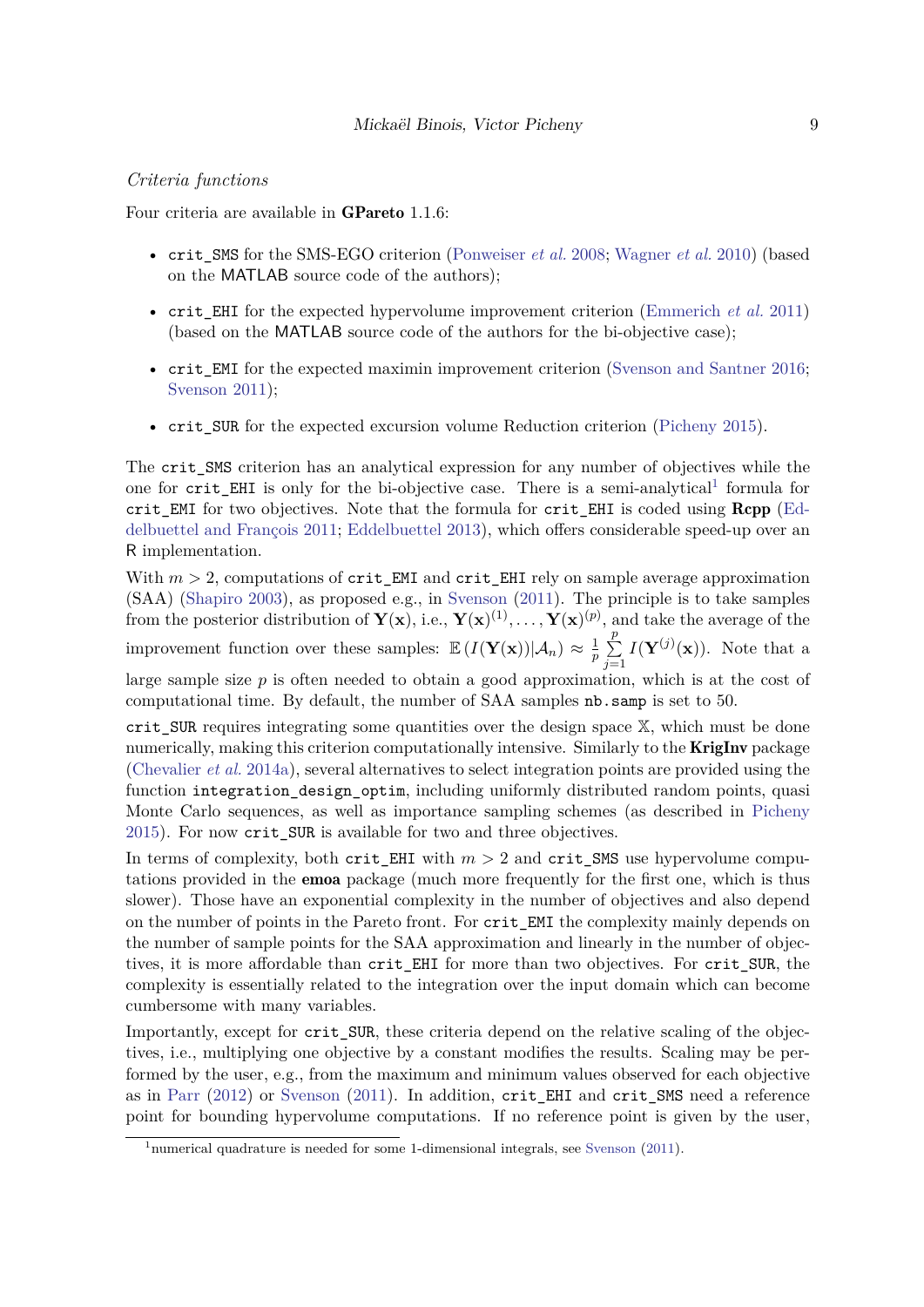with  $\texttt{refPoint}$ , we set it to  $R_i = \max_{\mathbf{y}_j \in \mathcal{P}_n}$  $\left(y_i^{(i)}\right)$  $\binom{(i)}{j}$  + max  $\left(1, 0.2 \times \left(\max_{\mathbf{y}_j \in \mathcal{P}_n} \mathbb{I}\right)\right)$  $\left(y_i^{(i)}\right)$  $\binom{j}{j} - \min_{\mathbf{y}_j \in \mathcal{P}_n}$  $\left(y_i^{(i)}\right)$  $\binom{i}{j}$  ) ),  $1 \leq i \leq m$ , extending for non-scaled objectives the method of [Ponweiser](#page-23-6) *et al.* [\(2008\)](#page-23-6) and references therein. The scaling and additional parameters are some of the drawbacks of multi-objective infill criteria, as discussed in [Wagner](#page-24-2) *et al.* [\(2010\)](#page-24-2) and [Svenson](#page-23-7) [\(2011\)](#page-23-7).

<span id="page-9-1"></span>

| Name         | Indicator            | Analytical | $\boldsymbol{m}$ | $\rm Cost$ | Scaling<br>dependent | Parameters        |
|--------------|----------------------|------------|------------------|------------|----------------------|-------------------|
| $crit$ $EHI$ | Hypervolume          | $m=2$      | Any              | $+$ to     | $\operatorname{Yes}$ | refPoint,         |
|              |                      | only       |                  | $-++$      |                      | nb.samp $(m > 2)$ |
| crit_EMI     | Additive- $\epsilon$ | No         | Any              | $++$       | Yes                  | nb.samp $(m > 2)$ |
| crit_SMS     | Hypervolume          | Yes        | Any              | $^+$       | $\operatorname{Yes}$ | refPoint          |
| crit_SUR     | Probability of       | No         | $m \leq 3$       | $+++$      | N <sub>o</sub>       | integration       |
|              | non-domination       |            |                  |            |                      | points            |

A brief comparison of the different criteria is given in Table [1.](#page-9-1)

Table 1: Summary of the characteristics of infill criteria available in **GPareto**. The computational costs are given for a bi-objective example. Note that the cost of crit\_EHI is low in this case but increase exponentially with the output dimension. SURcontrol is a list of parameters depending on the integration strategy chosen.

Test functions are provided in GPareto, such as problems in the MOP [\(Van Veldhuizen and](#page-24-5) [Lamont 1999\)](#page-24-5), ZDT [\(Zitzler, Deb, and Thiele 2000\)](#page-24-6) and DTLZ [\(Deb, Thiele, Laumanns, and](#page-21-10) [Zitzler 2005\)](#page-21-10) test suites.

# <span id="page-9-0"></span>**3.3. Functions related to uncertainty quantification and post-processing**

# *User-friendly wrapper:* plotGPareto

Results given by easyGParetoptim or GParetoptim can be visualized using the plotGPareto function. The default output of this function is to display only the points visited during optimization along with optimal points. Depending on the number of objectives, the Pareto front approximation is a simple plot (two objectives), a perspective view of the Pareto front (three) or a representation in parallel coordinates [\(Inselberg 2009\)](#page-22-14) (more than three).

Then, three different outputs are possible to improve insight on the algorithm results. These can be obtained either by setting some options of plotGPareto or directly by calling the corresponding functions:

- an estimation of the Vorob'ev expectation giving the expected location of the Pareto front along with a visualization of the corresponding uncertainty (option UQ\_PF = TRUE or with CPF and plotSymDevFun);
- an estimation of the density of Pareto optimal points in the variable space (option UQ\_dens = TRUE or with ParetoSetDensity);
- a visualization of the probability of non-domination in the variable space (option UQ\_PF = TRUE or with plot\_uncertainty).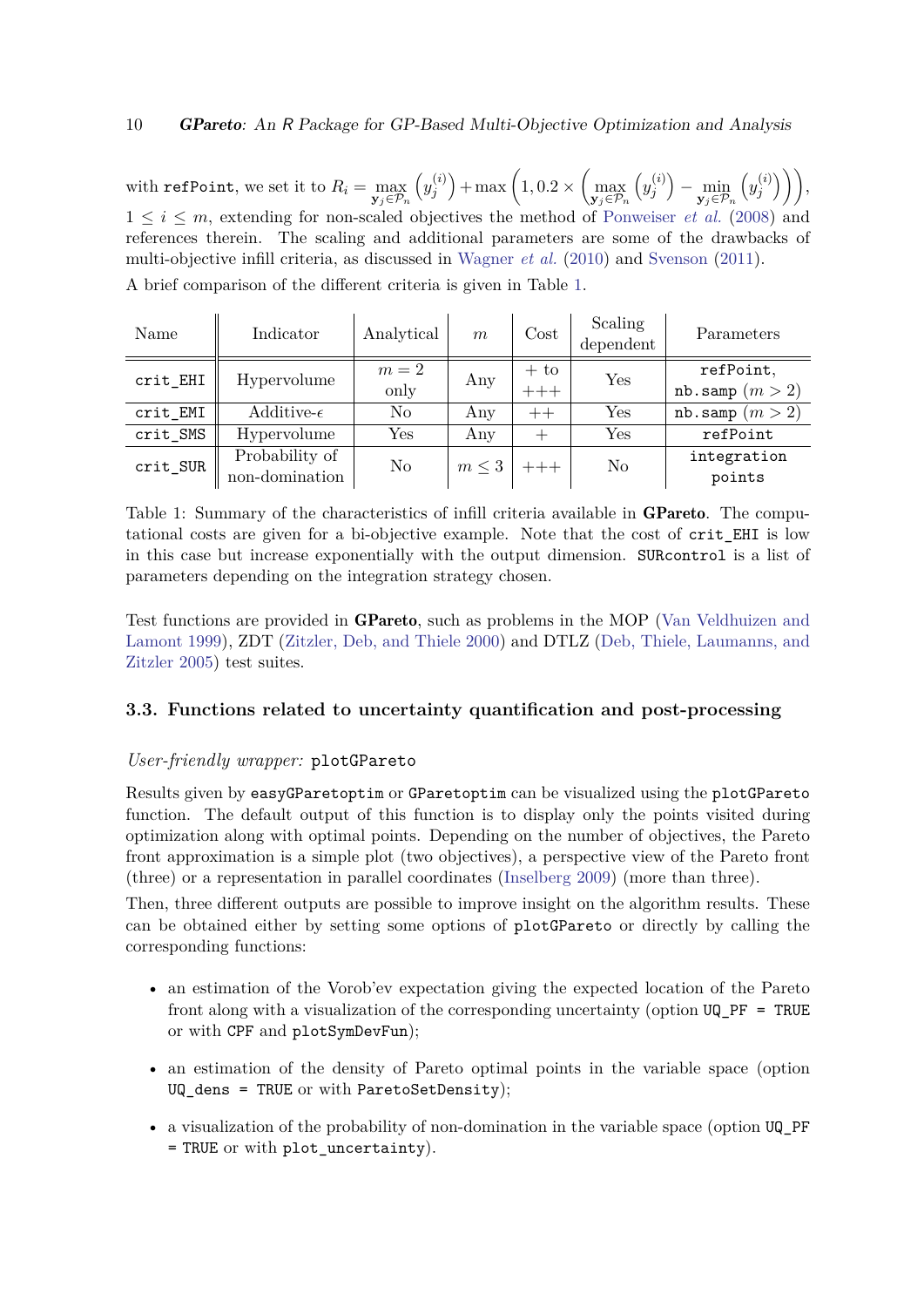## *Uncertainty quantification on Pareto front*

The entry function is the creator of the 'CPF' class (for conditional Pareto front), which deals with computing the probability for a target in the objective space to be dominated, also known as the attainment function, Vorob'ev expectation (VE) and Vorob'ev deviation (VD), from a grid discretization. It takes as main arguments:

- fun1sims, fun2sims, the sets of conditional simulations for both objectives, that can be computed for instance using the simulate function of **DiceKriging**;
- response, the known objective values.

The empirical attainment function is calculated on a grid in the objective space from the CPF sets given by the conditional simulations. Taking advantage of the regularity of the grid to compute volumes, the Vorob'ev expectation is computed quickly by dichotomy. Then the Vorob'ev deviation is a sum of hypervolume indicator values. The plot method applied to CPF objects displays the attainment function in gray-scale, and possibly the VE. In addition, the plotSymDefFun function can be used to display the spread of conditional simulations of Pareto fronts around the Vorob'ev expectation. See [Binois](#page-20-3) *et al.* [\(2015a\)](#page-20-3) for details.

#### *Uncertainty quantification on Pareto set*

The function plot\_uncertainty, based on the print\_uncertainty\_nd function of the Krig-Inv package [Chevalier](#page-20-4) *et al.* [\(2014a\)](#page-20-4), draws contour lines of the probability of non-domination. In dimension larger than two, contour lines are drawn for each couple of two variables representing either the average, maximum or minimum of the probability over the other variables.

The function ParetoSetDensity relies from one end on conditional simulations of the objectives given by the simulate function of **DiceKriging**, and on the other end on a kernel density estimation of the probability of belonging to the Pareto set. It returns an object of class 'kde' from the package ks [\(Duong 2016\)](#page-21-11). This object can be displayed in small dimension (which is done by plotGPareto), or may be used to sample points.

#### *Search for target designs*

Finally, GPareto allows the user to search for additional points corresponding to a particular target in the objective space. Given a target point (for instance, a location along the estimated Pareto front based on the Vorob'ev expectation), the function get Design returns the closest design, that is, the design that maximizes the probability of dominating the target in the variable space. This step requires running an optimization algorithm, which can be tuned similarly to crit\_optimizer using an optimcontrol argument.

#### **3.4. Some technical aspects**

## *Fast objectives*

Motivated by applications where some objective functions are computable at a negligible cost compared to other objectives, GPareto offers an option for MOO in case of co-existing cheapand expensive-to-evaluate objectives. As an example, in structural mechanics one objective is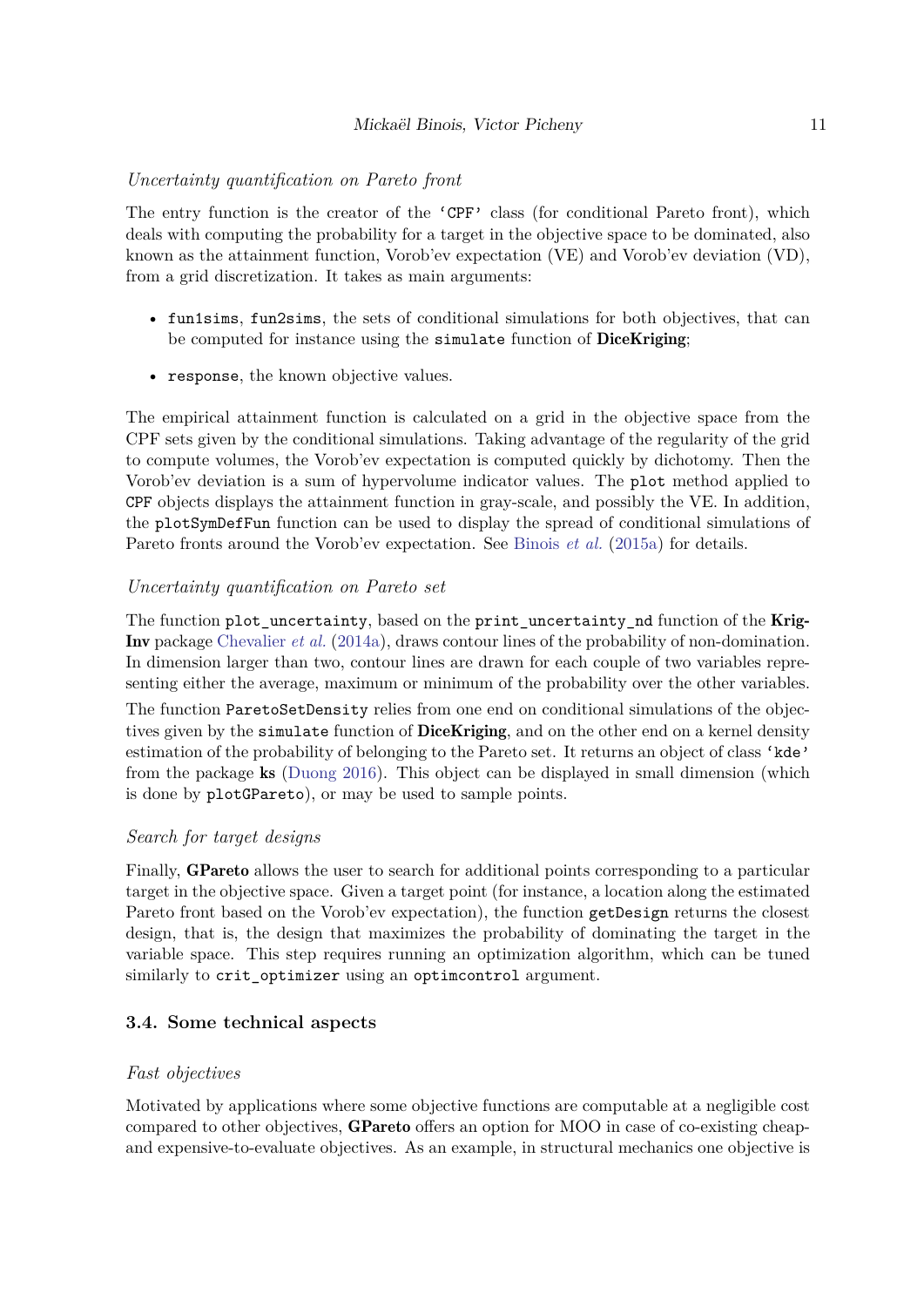typically the mass (which is directly derived from the design variables) and the other depends on the response of the system, hence involving a finite element model. To ensure compatibility with the infill criteria, fast objectives are wrapped in the 'fastfun' class which mimics the behavior of methods such as predict or update. Then predicting the value at a new point amounts to evaluating the fast function, which returns the corresponding value with a zero prediction variance, exactly like what happens for already evaluated points. They may be used with the cheapfn argument in easyGParetoptim, GParetoptim and crit optimizer.

#### *Numerical stability*

Another computational challenge with kriging, discussed, e.g., in [Roustant](#page-23-3) *et al.* [\(2012\)](#page-23-3), is the numerical non invertibility of covariance matrices. It usually happens whenever design points are too close. This is especially troublesome in optimization since, when converging, points are likely to be added close to each other<sup>[2](#page-11-0)</sup>. In **GPareto**, preventing this problem is achieved with the checkPredict function. Before evaluating the selected criterion, checkPredict tests whether the new point **x** is too close to existing ones, with a tunable threshold that can be passed as argument. Three options are available to define when designs are considered as "too close":

- minimal Euclidean distance in the input space:  $\min_{1 \leq i \leq n} d(\mathbf{x}, \mathbf{x}_i);$
- ratio of the predictive variance  $s_n(\mathbf{x})^2$  over the variance parameter for stationary kernels;
- minimal canonical distance coupled with  $k_n$ :  $\min_{1 \leq i \leq n} \sqrt{k_n(\mathbf{x}, \mathbf{x}) 2k_n(\mathbf{x}, \mathbf{x}_i) + k_n(\mathbf{x}_i, \mathbf{x}_i)}$ .

The first two options are also used in **KrigInv** and **DiceOptim** respectively. The first one is less computationally demanding but also less robust.

Moreover, to improve stability of the update of already existing models with new observations, it is possibly attempted twice. First, an update with re-estimation of the hyperparameters is performed. Then, if it has failed, a new update is tested with the old hyperparameters. If this is still insufficient to train the model with all observations, the user may try to remove some points or apply the *jitter* technique consisting in adding a small constant to the diagonal of the covariance matrix to improve its condition number, see e.g., [Roustant](#page-23-3) *et al.* [\(2012\)](#page-23-3). Replacing two close observations by one observation and its estimated directional derivative as proposed in [Osborne](#page-23-14) [\(2010\)](#page-23-14) is another appealing solution.

# **4. Illustrating examples using GPareto**

This section shows the different functionalities of **GPareto** on three classical toy examples.

## **4.1. Two objectives, unidimensional example**

We consider the following simple 1-dimensional bi-objective optimization problem from the literature, see e.g., [Van Veldhuizen and Lamont](#page-24-5) [\(1999\)](#page-24-5), re-scaled to [0*,* 1], to illustrate the

<span id="page-11-0"></span><sup>&</sup>lt;sup>2</sup>Repeating the same observations exactly, when there is no noise, is prevented since the criteria EHI, EMI and SUR are equal to zero for an existing design, while it is penalized with SMS.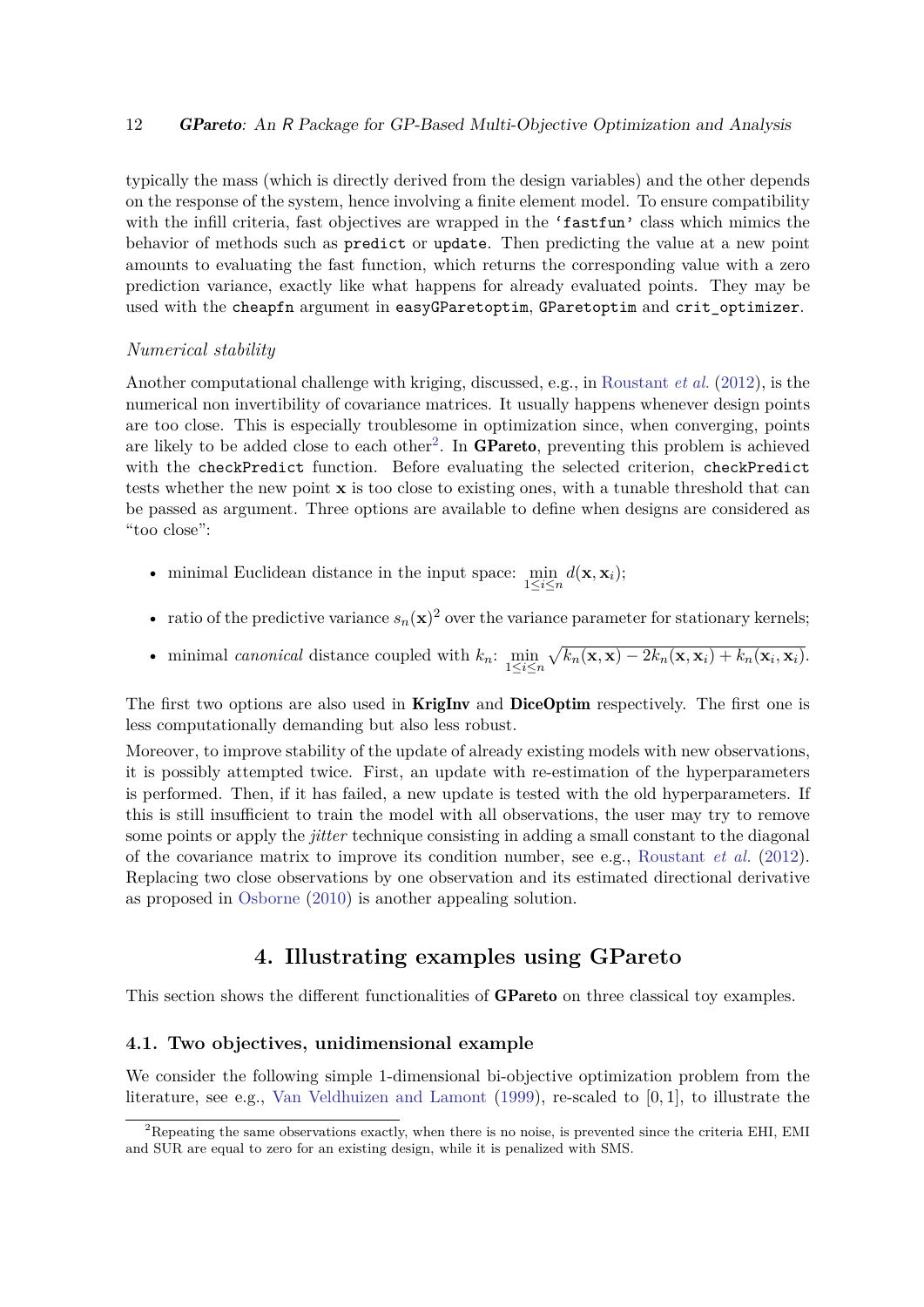different steps of the procedure and the key concepts of GP-based multi-objective optimization:

> $\text{MOP2}(x) = \begin{cases} f_1 = 1 - \exp((1-x)^2) \\ f_1 = 1 - \exp((1+x)^2) \end{cases}$  $f_2 = 1 - \exp((1+x)^2)$

We first define the initial design of experiments (design.init, six points evenly spaced between zero and one) and compute the corresponding set of observations response.init, which we use to build two kriging models with **DiceKriging**'s km function and put them into a single list (model):

```
R> design.init \leq matrix(seq(0, 1, length.out = 6), ncol = 1)
R> response.init <- MOP2(design.init)
R> mf1 <- km(-1, design = design.init, response = response.init[, 1])R> mf2 \leq -km(-1, design = design.init, response = response.init[, 2])R> model <- list(mf1, mf2)
```
Then, we call the main function GParetoptim to perform seven optimization steps using the EHI criterion. Note that EHI requires a *reference point* as a parameter, which corresponds to an upper bound for each objective (here [2*,* 2], if not provided, it is estimated at each iteration, see Section [3.2.4\)](#page-8-1). The other mandatory inputs are the GP models model, the objective function fn, number of steps (nsteps) and the design bounds (lower and upper).

```
R> res <- GParetoptim(model = model, fn = MOP2, crit = "EHI", nsteps = 7,
+ lower = 0, upper = 1, critcontrol = list(refPoint = c(2, 2)))
----------------------------
Starting optimization with :
The criterion EHI
The solver genoud
----------------------------
Ite / Crit / New x / New y
1 / 0.0603 / 0.5 / 0.632 0.632
2 / 0.04 / 0.255 / 0.98 0.000325
3 / 0.0361 / 0.748 / 4.57e-05 0.981
4 / 0.0154 / 0.547 / 0.483 0.756
5 / 0.0154 / 0.453 / 0.756 0.483
6 / 0.00903 / 0.651 / 0.144 0.924
7 / 0.00891 / 0.349 / 0.923 0.146
```
By default, GParetoptim prints the points chosen and their corresponding evaluations, along with the value of the sampling criterion. The criterion here decreases almost monotonically, since as the exploration progresses the remaining improvement (hypervolume gain obtained by a new observation) decreases. Figure [3](#page-13-0) illustrates the results of this 1D problem, and shows the ability of the GP models to accurately learn functions on target regions (the Pareto set) based on a few observations.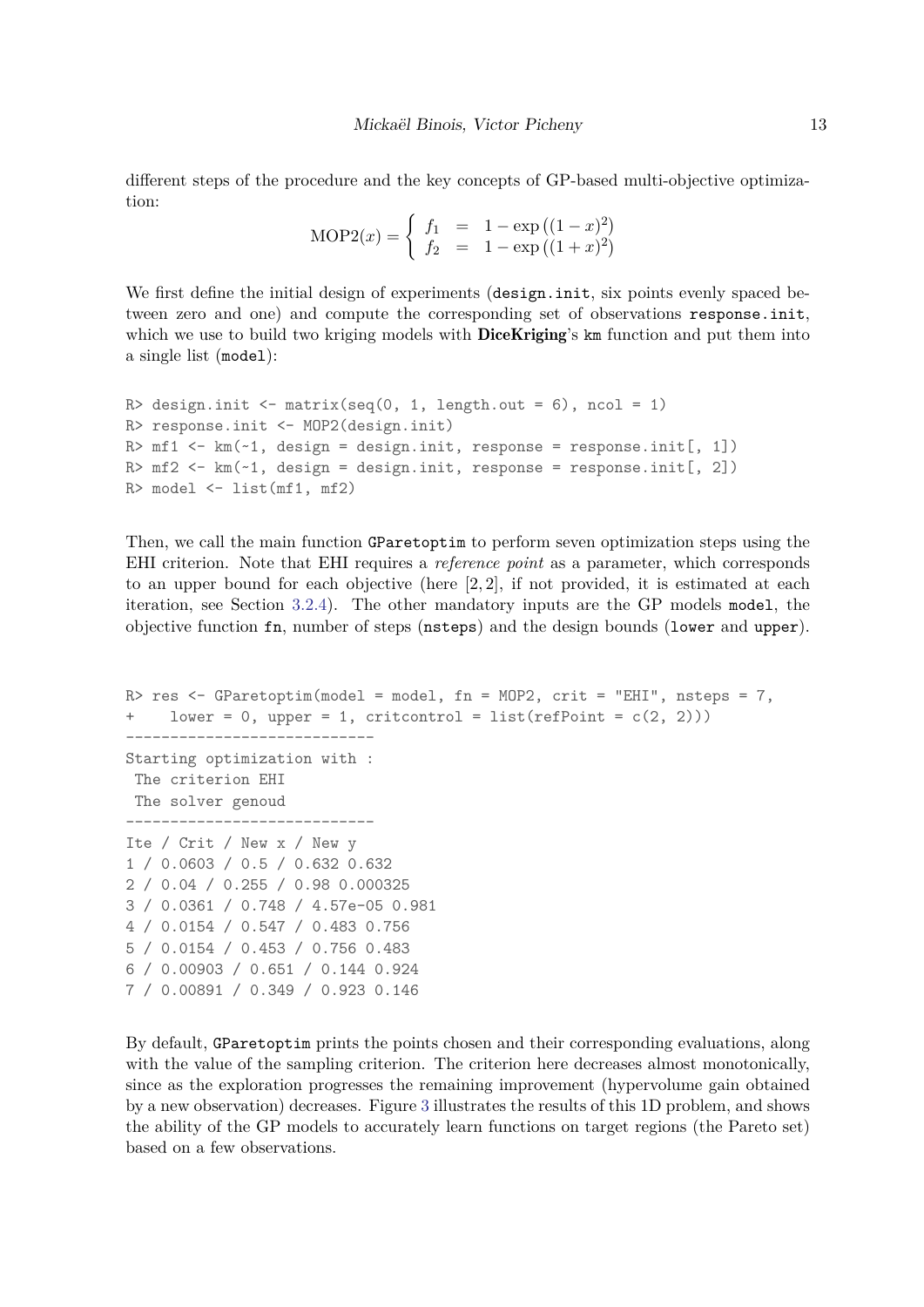<span id="page-13-0"></span>

Figure 3: Summary of the optimization procedure on the 1-dimensional example. Top: objective functions are in black, with design points in blue. The red points show the Pareto set. The right figure shows the problem in the objective space  $(f_1$  vs.  $f_2$  for all  $x$ ). The red line shows all the Pareto-optimal solutions of the problem and the blue line is the current Pareto front based on the six observations. Middle: GP models corresponding to both objectives based on the initial observations and corresponding acquisition criterion (expected hypervolume improvement) that is maximized to select the next observation. Bottom: GP models at the end of the optimization process and Pareto front returned by the method.

We consider now the more complex optimization problem (P1) given in [Parr](#page-23-13) [\(2012\)](#page-23-13):

$$
P1(x) = \begin{cases} f_1 = (x_2 - 5.1(x_1/(2\pi))^2 + \frac{5}{\pi}x_1 - 6)^2 + 10((1 - \frac{1}{8\pi})\cos(x_1) + 1) \\ f_2 = -\sqrt{(10.5 - x_1)(x_1 + 5.5)(x_2 + 0.5)} - \frac{(x_2 - 5.1(x_1/(2\pi))^2 - 6)^2}{30} - \frac{(1 - \frac{1}{8\pi})\cos(x_1) + 1}{3} \end{cases}
$$

with  $x_1 \in [-5, 10]$  and  $x_2 \in [0, 15]$  (rescaled to  $[0, 1]^2$  in **GPareto**). In particular, the first objective is the Branin-Hoo function that introduces multi-modality.

We use this example to show three important features of the package:

- the possibility to access different steps of the EGO strategy.
- the use of 'fastfun' objects and,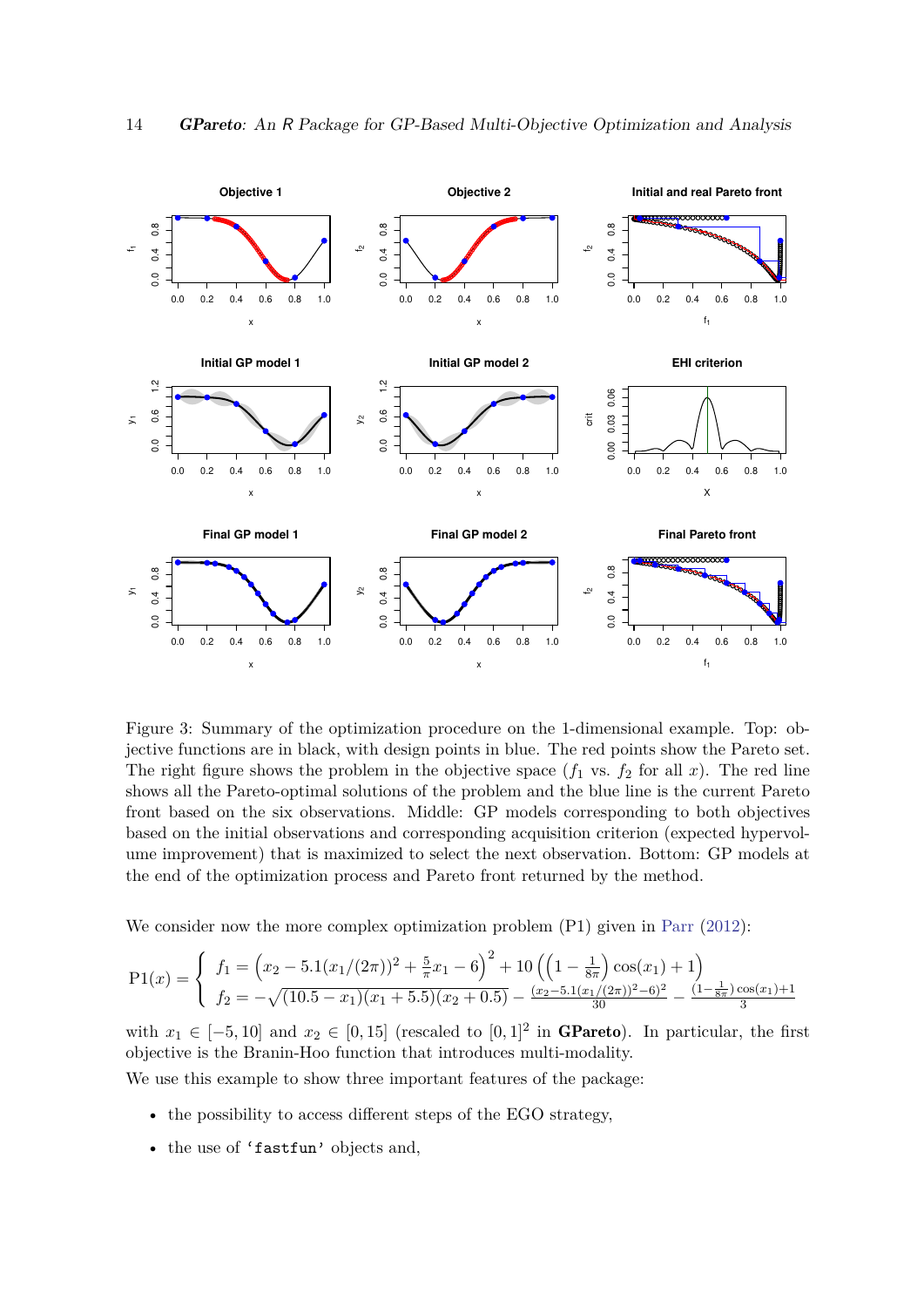• the post-processing functionalities.

On this analytical example, it is possible to display the true Pareto front and set using the plotParetoGrid function:

```
R> plotParetoGrid(P1)
```
<span id="page-14-0"></span>The graphical output is shown in Figure [4.](#page-14-0)



Figure 4: Actual Pareto front and set for (P1).

As in the previous example, we first build an initial set of (ten) observations and a list of two GP models:

```
R> set.seed(1)
R> d <- 2; ninit <- 10; fun <- P1
R> design <- lhsDesign(ninit, d, seed = 42)$design
R> response <- t(apply(design, 1, fun))
R> mf1 <- km (\sim., design = design, response = response [, 1])
R > mf2 < - km(., design = design, response = response[, 2])
R> model <- list(mf1, mf2)
```
Now, we call directly the function crit\_optimizer to choose the next point to evaluate using the SUR criterion. Here, the optimcontrol input is used to choose the genoud algorithm for the criterion optimization. The critcontrol input allows us to choose the integration points for the criterion, here a regular  $21 \times 21$  grid.

```
R > x.grid \leq seq(0, 1, length.out = 21)
R> test.grid <- expand.grid(x.grid, x.grid)
R> SURcontrol <- list(integration.points = test.grid)
```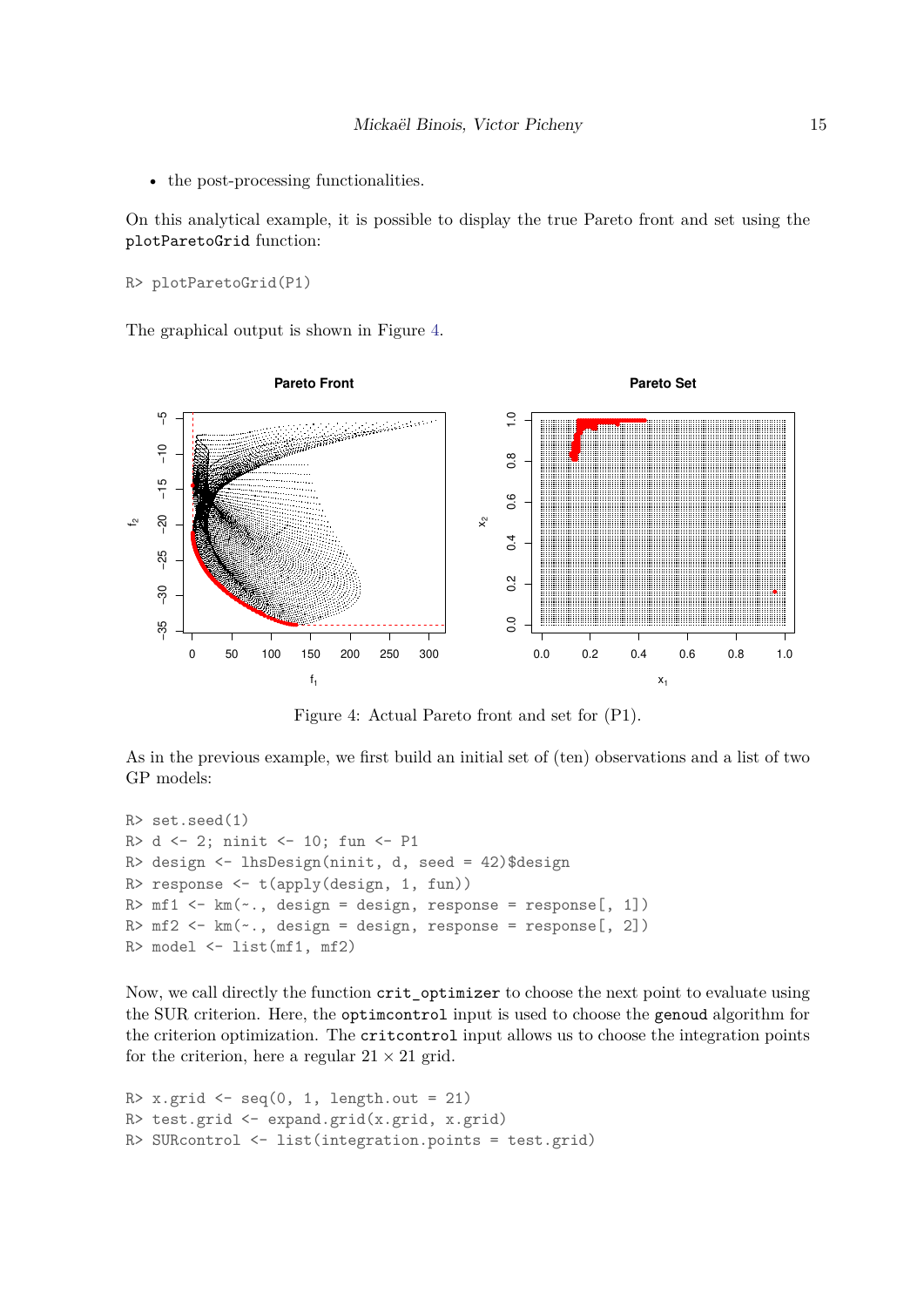```
R> omEG01 <- crit_optimizer(crit = "SUR", model = model, lower = c(0, 0),
+ upper = c(1, 1), critcontrol = list(SURcontrol = SURcontrol),
+ optimcontrol = list(method = "genoud", pop.size = 20,
+ int.seed = 2, unif.seed = 3)
+ )
```
Now, let us assume that  $f_2$  is considerably faster to evaluate than  $f_1$ . We split the objective into two separate functions, fun1 and fun2, and we replace the second GP model by a 'fastfun' object:

```
R> fun1 <- function(x) P1(x)[, 1]R> fun2 <- function(x) P1(x)[, 2]
R> fastmf2 \leftarrow fastfun(fn = fun2, design = design, response = response[, 2])
R> model2 <- list(mf1, fastmf2)
```
The script to search for the next observation is identical.

In Figure [5,](#page-15-0) we show the initial set of observations and the next point to evaluate according to each setup. For illustration purposes, the contour lines of the criteria are also computed. We see that using the 'fastfun' object (hence, additional information), the SMS criterion points clearly to a narrower region, which is in addition quite different from the ones given by the other setup. On both cases, the inner optimization loops successfully find the global maxima of the criteria surfaces.

<span id="page-15-0"></span>

Figure 5: SUR criterion with regular setup (left) and fastfun setup (right). The red crosses show the optimal sampling points according to the criteria, found using genoud (left) and pso (right), respectively.

Now, we apply four steps of SUR, first with two regular objectives, then with the fastfun setting: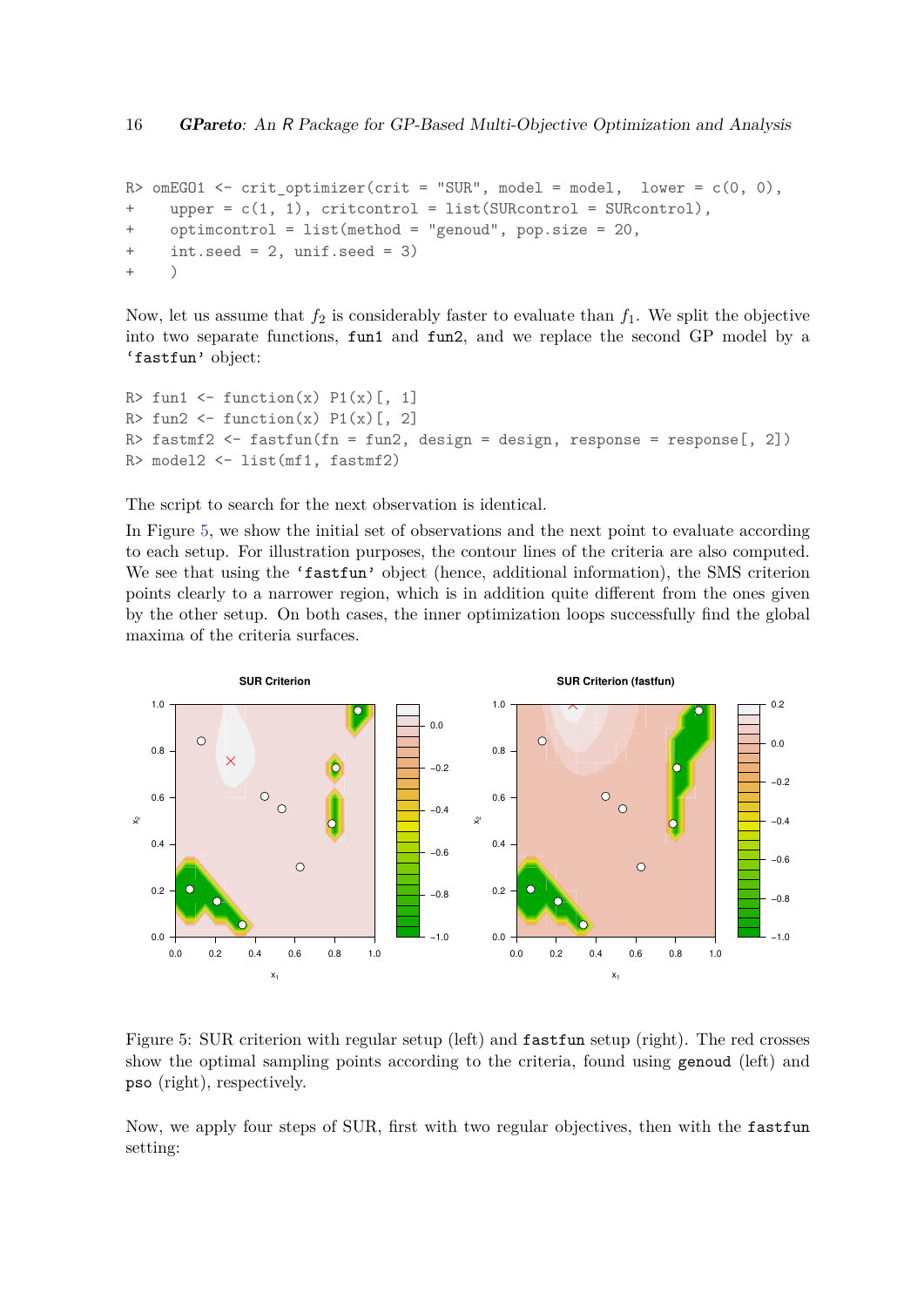```
R> sol <- GParetoptim(model = model, fn = fun, crit = "SUR", nsteps = 4,
+ lower = c(0, 0), upper = c(1, 1), optimcontrol = list(method = "pso"),
+ critcontrol = list(SURcontrol = list(distrib = "SUR", n.points = 50)))
R> solFast <- GParetoptim(model = list(mf1), fn = fun1, cheapfn = fun2,
+ crit = "SUR", nsteps = 4, lower = c(0, 0), upper = c(1, 1),
+ optimcontrol = list(method = "pso"),
+ critcontrol = list(SURcontrol = list(distrib = "SUR", n.points = 50)))
```
Then, we generate the post-treatment processes using plotGPareto. The graphical outputs are given in Figure [6.](#page-17-0) Optional parameters f1lim and f2lim are used to fix bounds for the top graphs to allow better comparison.

```
R> lim1 <- seq(-50, 240, length.out = 51) # 51 for speed and lighter vignette
R > lim2 < -seq(-35, 0, length.out = 51)R> plotGPareto(sol, UQ_PF = TRUE, UQ_PS = TRUE, UQ_dens = TRUE,
     control = list(f1lim = lim1, f2lim = lim2))Vorob'ev deviation: 393.6463
R> plotGPareto(solFast, UQ_PF = TRUE, UQ_PS = TRUE, UQ_dens = TRUE,
```

```
+ control = list(f1lim = lim1, f2lim = lim2))
Vorob'ev deviation: 296.131
```
First, we see the interest of using the 'fastfun' class when some objectives are cheap to compute: The Pareto front obtained this way is much more accurate (Figure [6,](#page-17-0) top), in particular for low values of the second objective.

Interestingly, the two Vorob'ev expectations are similar, and provide a very good prediction of the actual Pareto front (Figure [4\)](#page-14-0), except for the lowest values of the first objective. However, the Vorob'ev deviations (gray areas) show a higher local uncertainty for this part of the front. Overall the Vorob'ev deviation values (394 and 296, respectively) indicate a substantially better confidence on the predicted Pareto front using fastfun.

The probability and density plots (Figure [6,](#page-17-0) second and third rows, respectively) provide complementary information on the Pareto set (input space). The probability plots indicate interesting (white) and uninteresting (black) regions, as well as uncertain ones (gray), but do not provide a clear insight on the Pareto set. Here, on both cases, the large gray areas show that additional observations may be beneficial, which is consistent with the large difference between the current Pareto front and the Vorob'ev expectation (Figure [6,](#page-17-0) top). On the other hand, the densities provide a rather accurate estimates of the Pareto set, in particular for the fastfun setup.

Finally, one may want to extract points from the Vorob'ev expectation of the Pareto front (that is, the input realizing a particular trade-off) that have not been observed yet. To this end, the getDesign function returns the most probable design given a target in the objective space, and can be called as follow: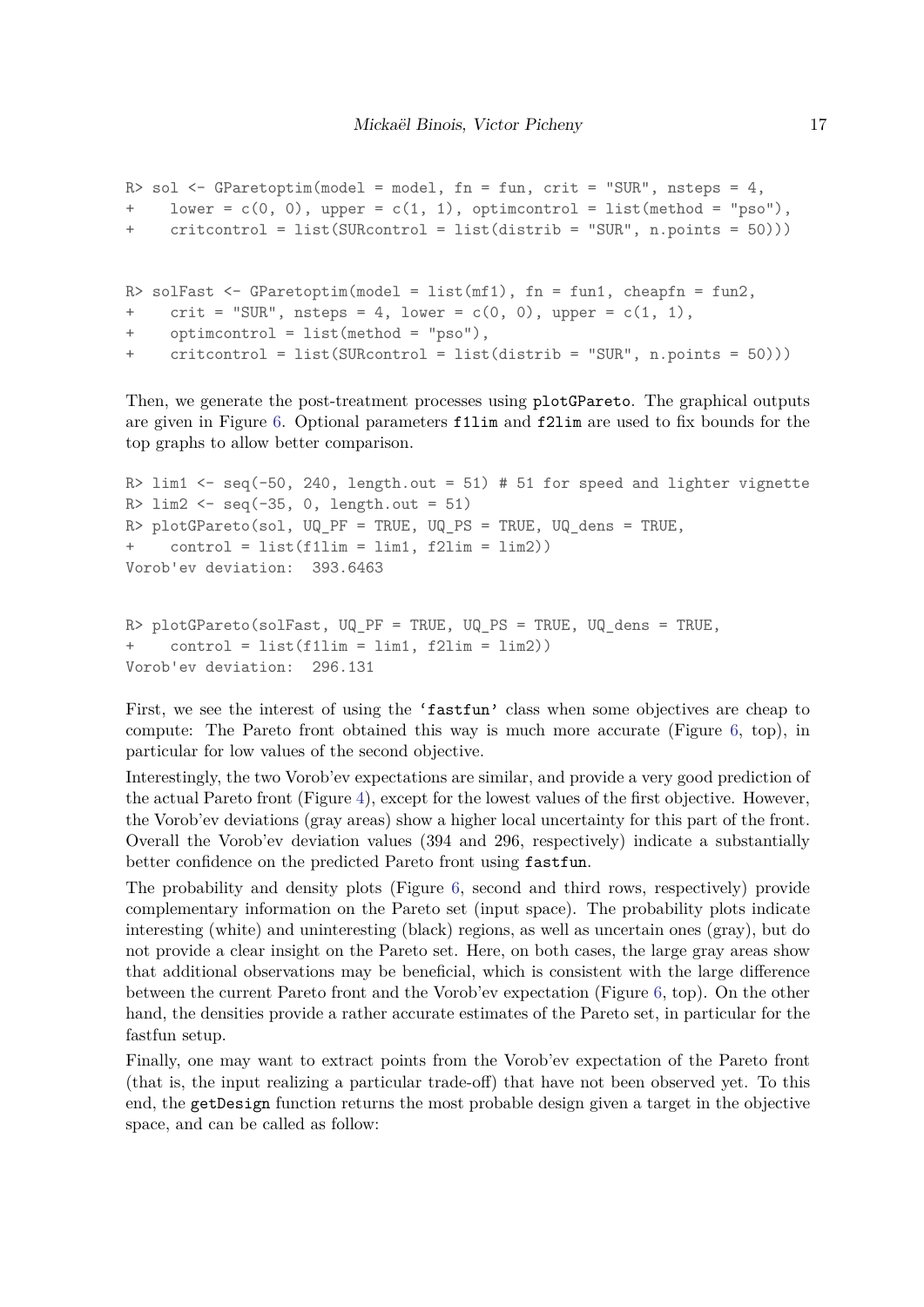<span id="page-17-0"></span>

Figure 6: Graphical outputs of optimization runs in terms of Pareto front (top), probability of non-domination (middle) and density of Pareto optimal points (bottom) when both objectives are expensive (left column) or when the second is cheap, using the cheapfn argument (middle).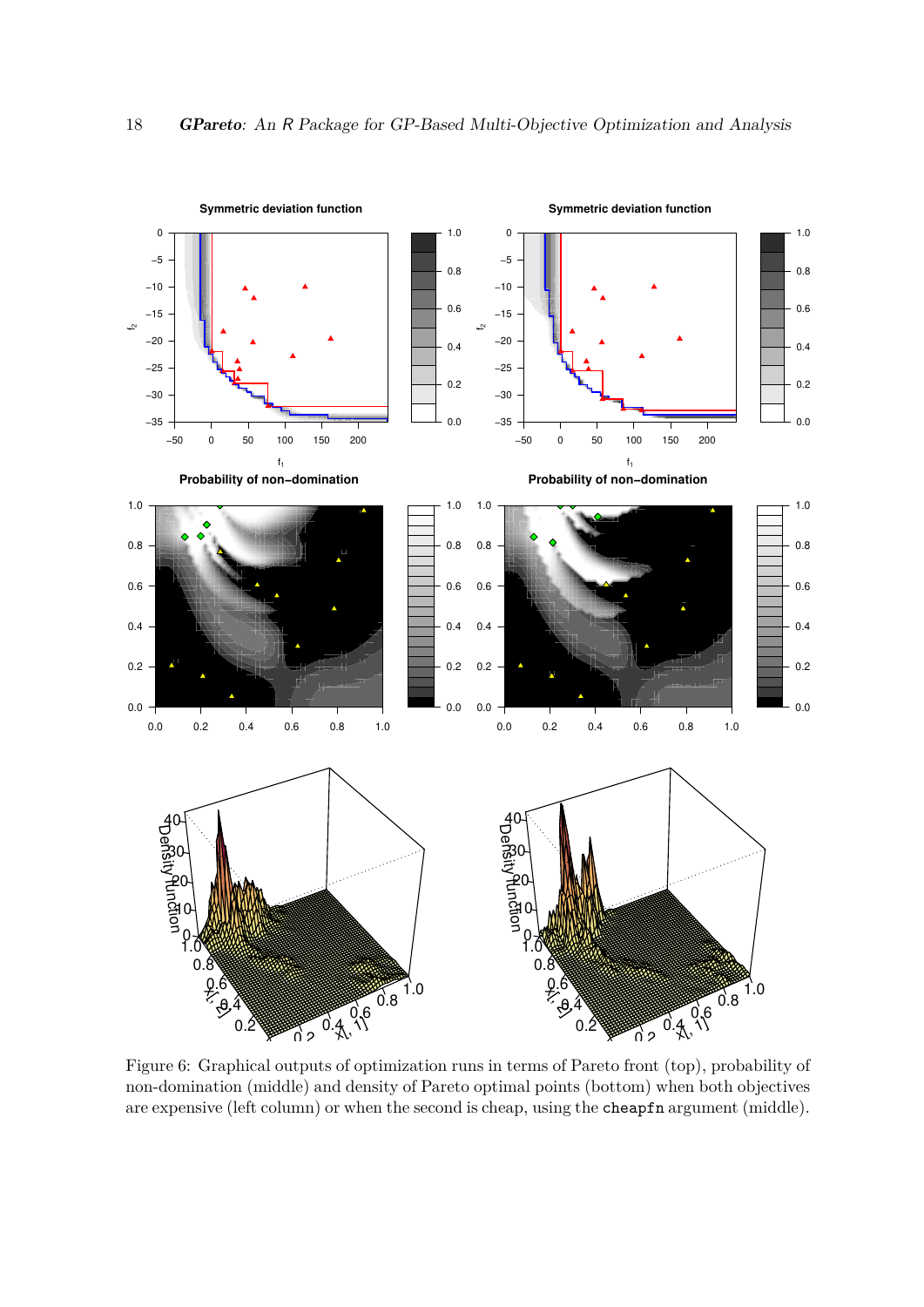```
R> newPoint <- getDesign(model = sol$lastmodel, target = c(55, -30),
+ lower = c(0, 0), upper = c(1, 1), optimcontrol = list(method = "pso"))
R> newPoint
$par
            X1 X2
[1,] 0.2543097 0.957964
$value
          [,1]
[1,] 0.8979572
$mean
     init
 53.88071 -30.06164
$sd
      init
0.76924944 0.03315434
```
Here, we have chosen a target [55*,* −30] that is on the Vorob'ev expectation, where the uncertainty is small but where no observation is near (Figure [6,](#page-17-0) top left). The getDesign output is a list with the value of the design (par), the value of the criterion, i.e., the probability that the newPoint objective is not dominated by the target) (value, here 90%) and the GP prediction of each objective with the associated uncertainty ((mean), (sd) and confidence intervals). Here, the value of the second objective reaches the target with large confidence, but the first objective value is quite uncertain.

#### **4.2. Four variables, three objectives**

Here we consider the DTLZ2 optimization problem (Deb *[et al.](#page-21-10)* [2005\)](#page-21-10) with four variables and three objectives:

DTLZ2(x) = 
$$
\begin{cases} f_1 = (1+g(\mathbf{x}))\cos(x_1\frac{\pi}{2})\cos(x_2\frac{\pi}{2}) \\ f_2 = (1+g(\mathbf{x}))\cos(x_1\frac{\pi}{2})\sin(x_2\frac{\pi}{2}) \\ f_3 = (1+g(\mathbf{x}))\sin(x_1\frac{\pi}{2}) \end{cases}
$$
 with  $g(\mathbf{x})) = \sum_{i=3}^4 (x_i - \frac{1}{2})^2$ 

whose Pareto front is concave.

This time we simply use easyGParetoptim to solve the problem without having to train or prepare models.

```
R> res <- easyGParetoptim(fn = DTLZ2, budget = 50, lower = rep(0, 4),
+ upper = rep(1, 4))
```
Then, we visualize the output using plotGPareto. Note that with dimensions larger than two and more than two objectives, only the Pareto front visualization and the probability plots are available. For the latter, we changed the grid size parameter (resolution) and the number of integration points (nintegpoints) to avoid overly costly figures.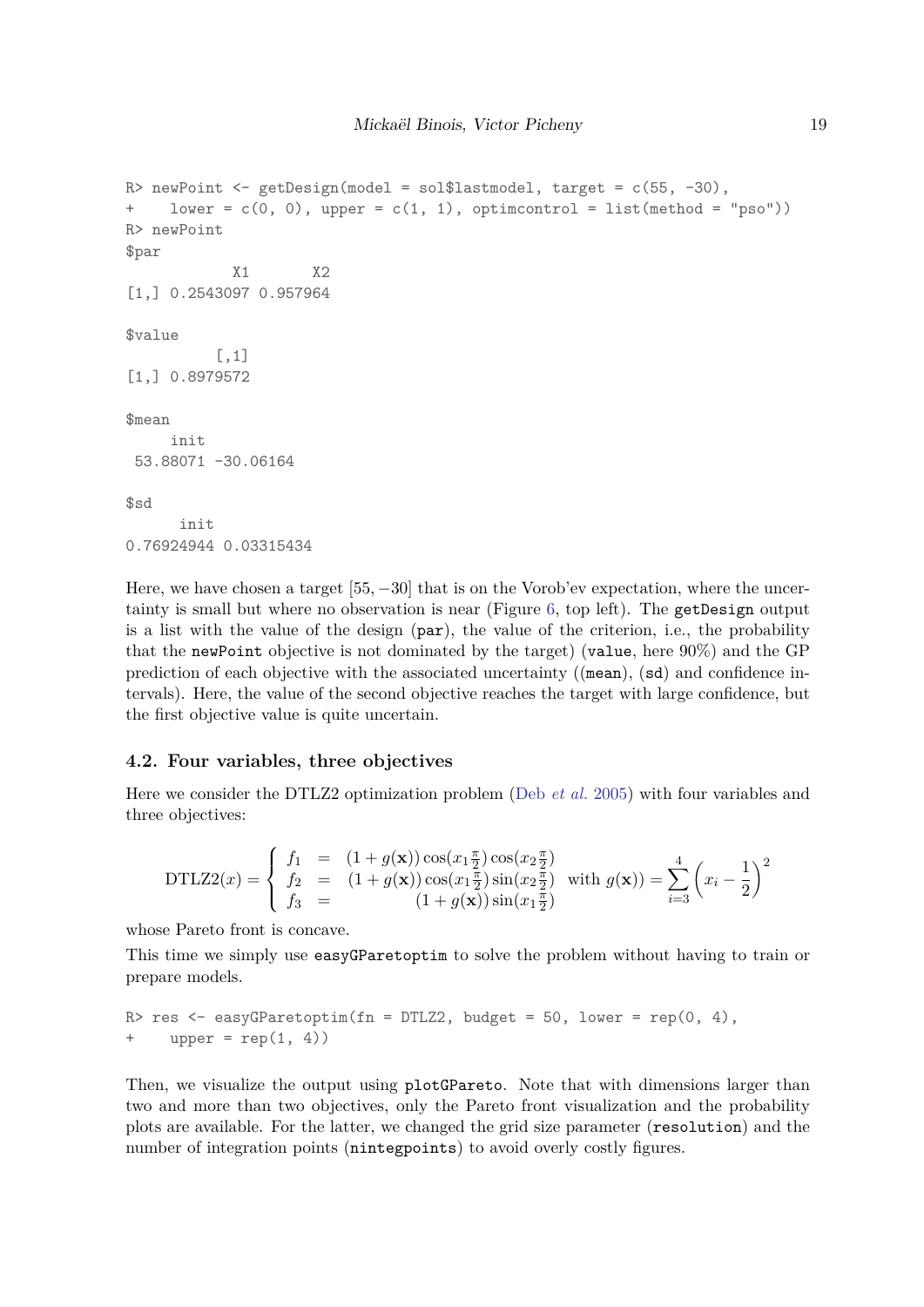<span id="page-19-0"></span>

Figure 7: Perspective view of the Pareto front (left) and uncertainty in the variable space (right) for example 3.

Then, we visualize the output using plotGPareto. Note that with dimensions larger than two and more than two objectives, only the Pareto front visualization and the probability plots are available. For the latter, we changed the grid size parameter(resolution) and the number of integration points (nintegpoints) to avoid overly costly figures.

```
R> library("rgl", quietly = TRUE)
R> r3dDefaults$windowRect <- c(0,50, 800, 800) # for better looking figure
R> plotGPareto(res, UQ_PS = TRUE, control = list(lower = rep(0, 4),
+ upper = rep(1, 4), nintegpoints = 100, option = "mean",
+ resolution = 25))
R> rgl.snapshot("./figure/ex3DPS.png", fmt = 'png')
```
The graphical outputs are shown in Figure [7.](#page-19-0) From the definition of DTLZ2, the optimal value for both  $x_3$  and  $x_4$  is  $1/2$ . This is clearly visible on the probability of non-domination graphs: The  $(x_3, x_4)$  surface (bottom right) is unimodal with its maximum at  $(0.5, 0.5)$ , the other graphs show a ridge at 0*.*5 for one of the variables. From this representation, optimal sets for  $x_1$  and  $x_2$  are more difficult to observe.

# **Acknowledgements**

Part of this work has been conducted within the frame of the ReDice Consortium, gathering industrial (CEA, EDF, IFPEN, IRSN, Renault) and academic (Ecole des Mines de Saint-Etienne, INRIA, and the University of Bern) partners around advanced methods for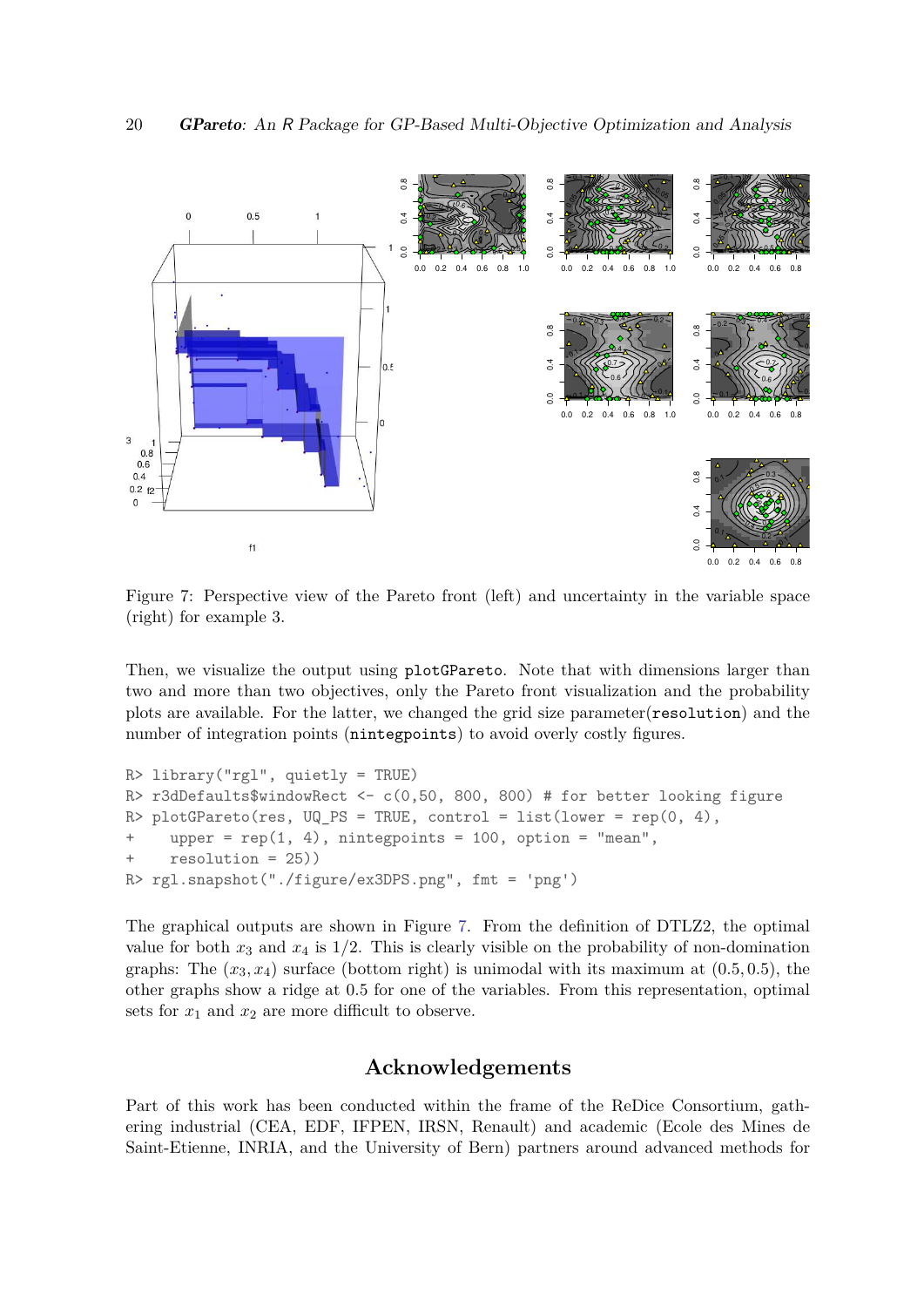Computer Experiments. The authors would like to thank Yves Deville (Alpestat), David Ginsbourger (University of Bern) and Olivier Roustant (Mines Saint-Étienne) for their feedback and suggestions of improvements on the package.

# **References**

- <span id="page-20-7"></span>Álvarez MA, Rosasco L, Lawrence ND (2011). "Kernels for Vector-Valued Functions: A Review." *Foundations and Trends in Machine Learning*, **4**(3), 195–266.
- <span id="page-20-6"></span>Ankenman B, Nelson BL, Staum J (2010). "Stochastic Kriging for Simulation Metamodeling." *Operations research*, **58**(2), 371–382.
- <span id="page-20-0"></span>Bartz-Beielstein T, Zaefferer M (2012). "A Gentle Introduction to Sequential Parameter Optimization." *Technical report*, Bibliothek der Fachhochschule Koeln. URL [http://](http://opus.bsz-bw.de/fhk/volltexte/2012/19) [opus.bsz-bw.de/fhk/volltexte/2012/19](http://opus.bsz-bw.de/fhk/volltexte/2012/19).
- <span id="page-20-8"></span>Bendtsen C (2012). pso*: Particle Swarm Optimization*. R package version 1.0.3, URL [http:](http://CRAN.R-project.org/package=pso) [//CRAN.R-project.org/package=pso](http://CRAN.R-project.org/package=pso).
- Beume N, Naujoks B, Emmerich M (2007). "SMS-EMOA: Multiobjective Selection Based on Dominated Hypervolume." *European Journal of Operational Research*, **181**(3), 1653–1669.
- <span id="page-20-1"></span>Bhardwaj P, Dasgupta B, Deb K (2014). "Modelling the Pareto-optimal Set Using B-Spline Basis Functions for Continuous Multi-Objective Optimization Problems." *Engineering Optimization*, **46**(7), 912–938.
- <span id="page-20-3"></span>Binois M, Ginsbourger D, Roustant O (2015a). "Quantifying Uncertainty on Pareto Fronts with Gaussian Process Conditional Simulations." *European Journal of Operational Research*, **243**(2), 386–394.
- Binois M, Ginsbourger D, Roustant O (2015b). "A Warped Kernel Improving Robustness in Bayesian Optimization via Random Embeddings." In C Dhaenens, L Jourdan, ME Marmion (eds.), *Learning and Intelligent Optimization*, volume 8994 of *Lecture Notes in Computer Science*, pp. 281–286. Springer-Verlag. ISBN 978-3-319-19083-9.
- Binois M, Picheny V (2018). GPareto*: Gaussian Processes for Pareto Front Estimation and Optimization*. R package version 1.1.4, URL [https://CRAN.R-project.org/package=](https://CRAN.R-project.org/package=GPareto) [GPareto](https://CRAN.R-project.org/package=GPareto).
- <span id="page-20-2"></span>Calandra R, Peters J, Deisenroth M (2014). "Pareto Front Modeling for Sensitivity Analysis in Multi-Objective Bayesian Optimization." In *NIPS Workshop on Bayesian Optimization 2014*.
- <span id="page-20-5"></span>Carnell R (2016). lhs*: Latin Hypercube Samples*. R package version 0.13, URL [https:](https://CRAN.R-project.org/package=lhs) [//CRAN.R-project.org/package=lhs](https://CRAN.R-project.org/package=lhs).
- <span id="page-20-4"></span>Chevalier C, Picheny V, Ginsbourger D (2014a). "KrigInv: An Efficient and User-Friendly Implementation of Batch-Sequential Inversion Strategies Based on Kriging." *Computational Statistics & Data Analysis*, **71**, 1021–1034.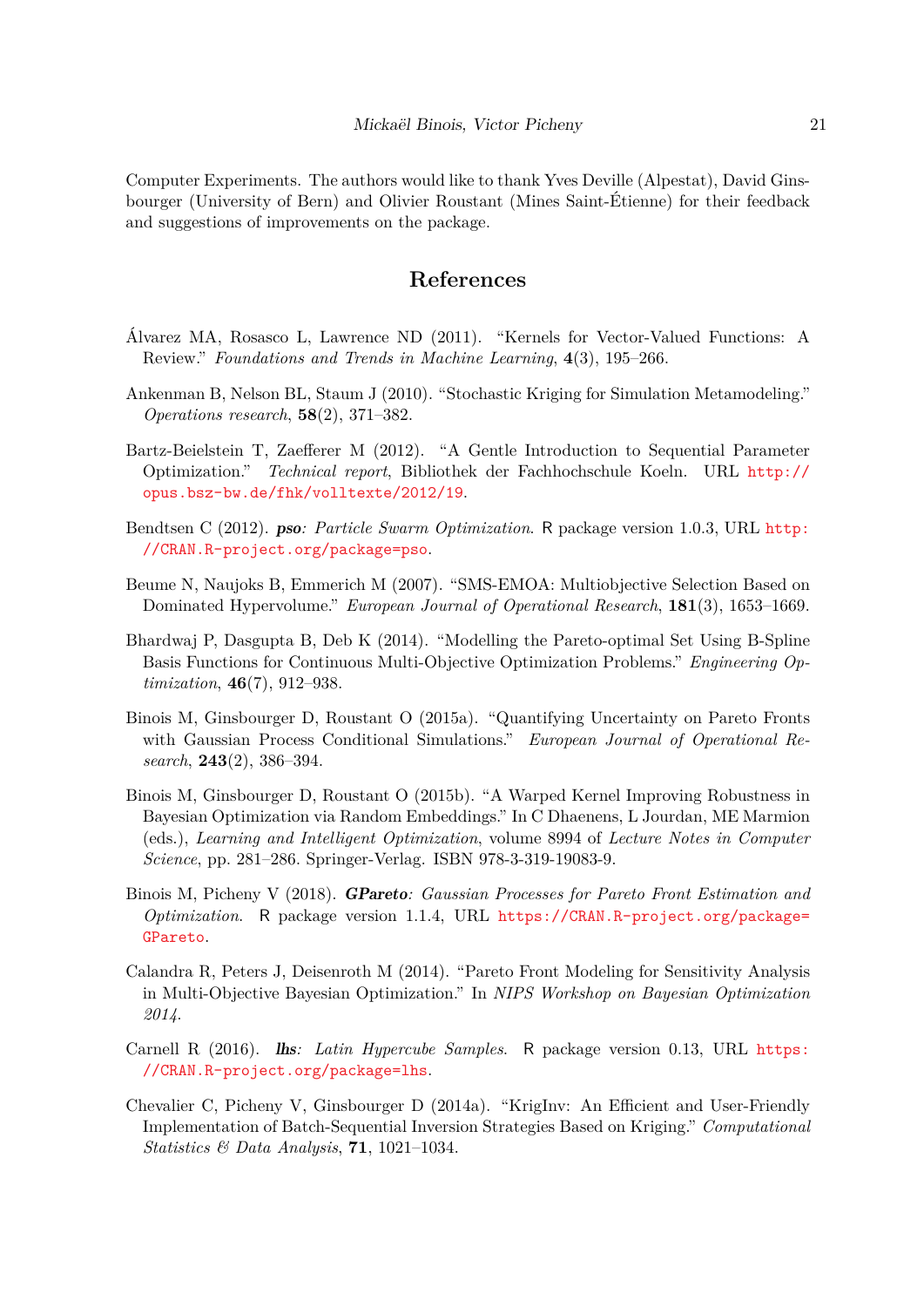- 22 GPareto: An R Package for GP-Based Multi-Objective Optimization and Analysis
- <span id="page-21-5"></span>Chevalier C, Picheny V, Ginsbourger D (2014b). KrigInv*: Kriging-Based Inversion for Deterministic and Noisy Computer Experiments*. R package version 1.3.1, URL [https:](https://CRAN.R-project.org/package=KrigInv) [//CRAN.R-project.org/package=KrigInv](https://CRAN.R-project.org/package=KrigInv).
- <span id="page-21-0"></span>Collette Y, Siarry P (2003). *Multiobjective Optimization: Principles and Case Studies*. Springer-Verlag.
- <span id="page-21-3"></span>Deb K, Pratap A, Agarwal S, Meyarivan T (2002). "A Fast and Elitist Multiobjective Genetic Algorithm: NSGA-II." *Evolutionary Computation, IEEE Transactions on*, **6**(2), 182–197.
- <span id="page-21-10"></span>Deb K, Thiele L, Laumanns M, Zitzler E (2005). "Scalable Test Problems for Evolutionary Multiobjective Optimization." In A Abraham, L Jain, R Goldberg (eds.), *Evolutionary Multiobjective Optimization*, Advanced Information and Knowledge Processing, pp. 105– 145. Springer-Verlag. ISBN 978-1-85233-787-2.
- Deville Y, Ginsbourger D, Roustant O (2015). kergp*: Gaussian Process Laboratory*. R package version 0.2.0, URL <http://CRAN.R-project.org/package=kergp>.
- Dixon L, Szegö G (1978). *Towards Global Optimisation 2*, volume 2. North Holland.
- <span id="page-21-11"></span>Duong T (2016). ks*: Kernel Smoothing*. R package version 1.10.1, URL [https://CRAN.](https://CRAN.R-project.org/package=ks) [R-project.org/package=ks](https://CRAN.R-project.org/package=ks).
- <span id="page-21-6"></span>Dupuy D, Helbert C, Franco J (2015). "DiceDesign and DiceEval: Two R Packages for Design and Analysis of Computer Experiments." *Journal of Statistical Software*, **65**(11), 1–38. URL <http://www.jstatsoft.org/v65/i11/>.
- <span id="page-21-9"></span>Eddelbuettel D (2013). *Seamless* R *and* C++ *Integration with* Rcpp. Springer-Verlag, New York. ISBN 978-1-4614-6867-7.
- <span id="page-21-8"></span>Eddelbuettel D, François R (2011). "Rcpp: Seamless R and C++ Integration." *Journal of Statistical Software*, **40**(8), 1–18. URL <http://www.jstatsoft.org/v40/i08/>.
- <span id="page-21-4"></span>Emmerich MT, Deutz AH, Klinkenberg JW (2011). "Hypervolume-Based Expected Improvement: Monotonicity Properties and Exact Computation." In *Evolutionary Computation (CEC), 2011 IEEE Congress on*, pp. 2147–2154. IEEE.
- <span id="page-21-7"></span>Forrester A, Keane A, Bressloff N (2006). "Design and Analysis of "Noisy" Computer Experiments." *AIAA journal*, **44**(10), 2331–2339.
- <span id="page-21-1"></span>Ginsbourger D, Picheny V, Roustant O (2015). DiceOptim*: Kriging-Based Optimization for Computer Experiments*. R package version 1.5, URL [https://CRAN.R-project.org/](https://CRAN.R-project.org/package=DiceOptim) [package=DiceOptim](https://CRAN.R-project.org/package=DiceOptim).
- <span id="page-21-2"></span>Gramacy R (2007). "tgp: An R Package for Bayesian Nonstationary, Semiparametric Nonlinear Regression and Design by Treed Gaussian Process Models." *Journal of Statistical Software*, **19**(1), 1–46.
- Gramacy R (2016). "laGP: Large-Scale Spatial Modeling via Local Approximate Gaussian Processes in R." *Journal of Statistical Software*, **72**(1), 1–46. URL [https://www.](https://www.jstatsoft.org/v072/i01) [jstatsoft.org/v072/i01](https://www.jstatsoft.org/v072/i01).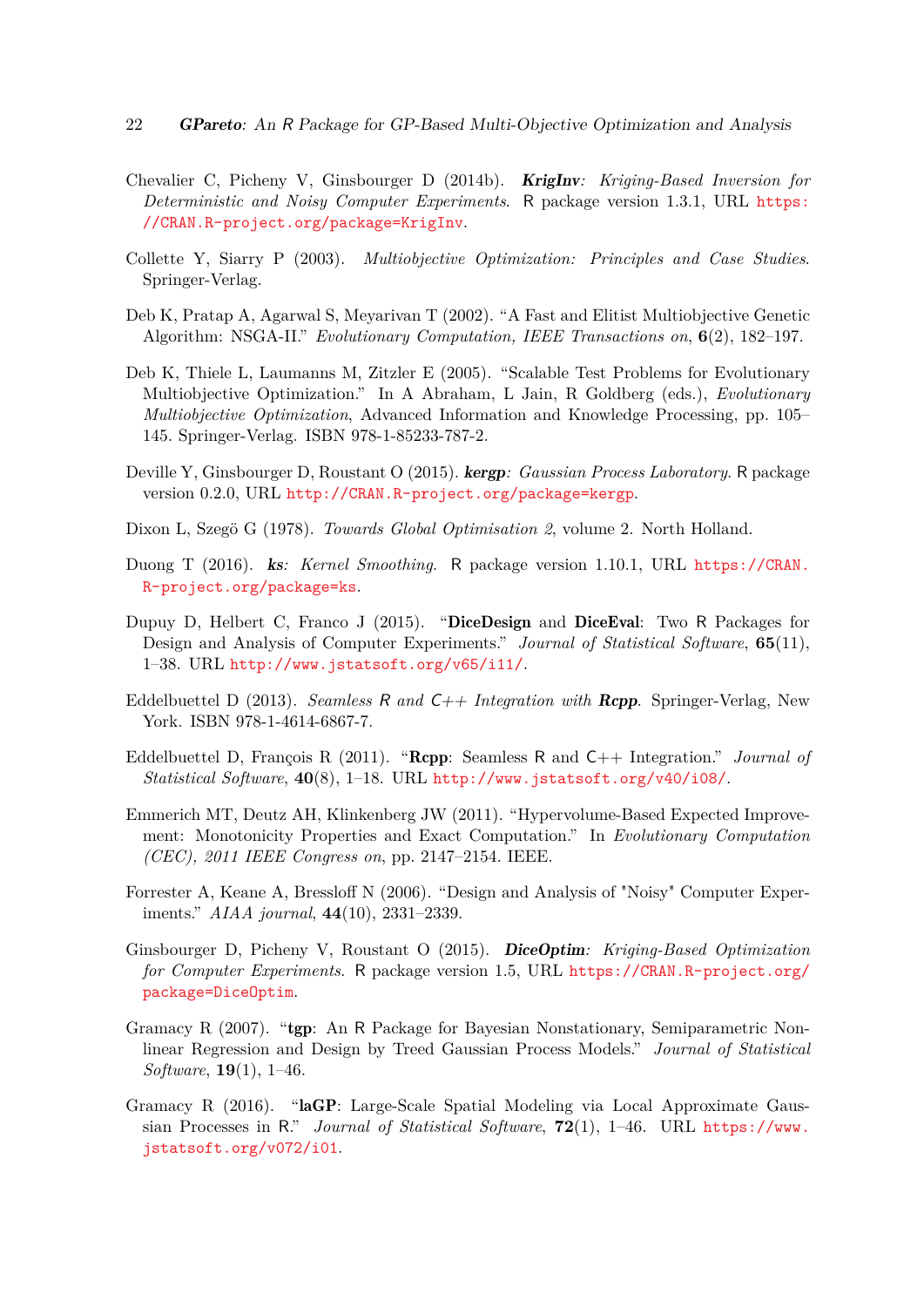- <span id="page-22-2"></span>Gramacy R, Taddy M (2010). "Categorical Inputs, Sensitivity Analysis, Optimization and Importance Tempering with tgp Version 2, an R Package for Treed Gaussian Process Models." *Journal of Statistical Software*, **33**(1), 1–48. URL [https://www.jstatsoft.org/](https://www.jstatsoft.org/index.php/jss/article/view/v033i06) [index.php/jss/article/view/v033i06](https://www.jstatsoft.org/index.php/jss/article/view/v033i06).
- <span id="page-22-9"></span>Henkenjohann N, Kunert J (2007). "An Efficient Sequential Optimization Approach Based on the Multivariate Expected Improvement Criterion." *Quality Engineering*, **19**(4), 267–280.
- <span id="page-22-14"></span>Inselberg A (2009). *Parallel Coordinates*. Springer-Verlag.
- <span id="page-22-1"></span>Jones DR (2001). "A Taxonomy of Global Optimization Methods Based on Response Surfaces." *Journal of global optimization*, **21**(4), 345–383.
- <span id="page-22-0"></span>Jones DR, Schonlau M, Welch WJ (1998). "Efficient Global Optimization of Expensive Black-Box Functions." *Journal of Global optimization*, **13**(4), 455–492.
- <span id="page-22-12"></span>Keane AJ (2006). "Statistical Improvement Criteria for Use in Multiobjective Design Optimization." *AIAA journal*, **44**(4), 879–891.
- <span id="page-22-10"></span>Kleijnen JP, Mehdad E (2014). "Multivariate Versus Univariate Kriging Metamodels for Multi-Response Simulation Models." *European Journal of Operational Research*, **236**(2), 573–582.
- <span id="page-22-8"></span>Knowles J (2006). "ParEGO: A Hybrid Algorithm with On-Line Landscape Approximation for Expensive Multiobjective Optimization Problems." *IEEE Transactions on Evolutionary Computation*, **10**(1), 50–66.
- <span id="page-22-6"></span>Kobilinsky A, Bouvier A, Monod H (2015). planor*: An* R *Package for the Automatic Generation of Regular Fractional Factorial Designs*. R package version 0.2-4, URL [https:](https://CRAN.R-project.org/package=planor) [//CRAN.R-project.org/package=planor](https://CRAN.R-project.org/package=planor).
- <span id="page-22-7"></span>Koch P, Wagner T, Emmerich MT, Bäck T, Konen W (2015). "Efficient Multi-Criteria Optimization on Noisy Machine Learning Problems." *Applied Soft Computing*, **29**, 357– 370.
- MacDonald B, Ranjan P, Chipman H (2015). "GPfit: An R Package for Fitting a Gaussian Process Model to Deterministic Simulator Outputs." *Journal of Statistical Software*, **64**(1), 1–23.
- <span id="page-22-13"></span>Mebane WRJ, Sekhon JS (2011). "Genetic Optimization Using Derivatives: The rgenoud Package for R." *Journal of Statistical Software*, **42**(11), 1–26.
- <span id="page-22-3"></span>Mersmann O (2012). emoa*: Evolutionary Multiobjective Optimization Algorithms*. R package version 0.5-0, URL <https://CRAN.R-project.org/package=emoa>.
- <span id="page-22-5"></span>Mersmann O (2014). mco*: Multiple Criteria Optimization Algorithms and Related Functions*. R package version 1.0-15.1, URL <https://CRAN.R-project.org/package=mco>.
- <span id="page-22-11"></span>Molchanov IS (2005). *Theory of Random Sets*. Springer-Verlag.
- <span id="page-22-4"></span>Naval P (2013). mopsocd*: MOPSOCD: Multi-objective Particle Swarm Optimization with Crowding Distance*. R package version 0.5.1, URL [https://CRAN.R-project.org/](https://CRAN.R-project.org/package=mopsocd) [package=mopsocd](https://CRAN.R-project.org/package=mopsocd).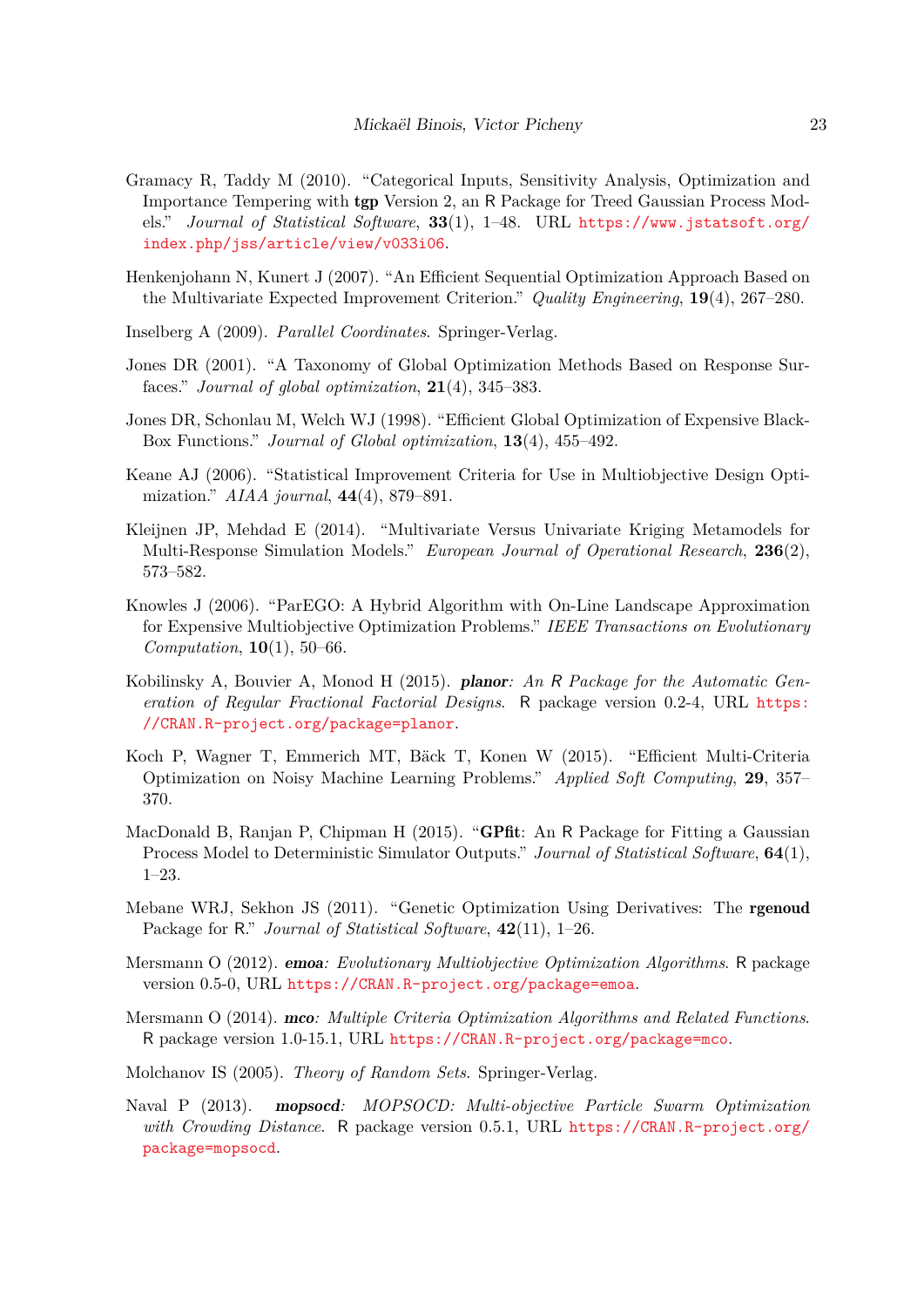- <span id="page-23-5"></span>Novomestky F (2008). goalprog*: Weighted and Lexicographical Goal Programming and Optimization*. R package version 1.0-2.
- <span id="page-23-14"></span>Osborne M (2010). *Bayesian Gaussian Processes for Sequential Prediction, Optimisation and Quadrature*. Ph.D. thesis, Oxford University New College.
- <span id="page-23-13"></span>Parr JM (2012). *Improvement Criteria for Constraint Handling and Multiobjective Optimization*. Ph.D. thesis, University of Southampton.
- <span id="page-23-8"></span>Picheny V (2015). "Multiobjective Optimization Using Gaussian Process Emulators via Stepwise Uncertainty Reduction." *Statistics and Computing*, **25**(6), 1265–1280.
- <span id="page-23-9"></span>Picheny V, Wagner T, Ginsbourger D (2013). "A Benchmark of Kriging-Based Infill Criteria for Noisy Optimization." *Structural and Multidisciplinary Optimization*, **48**(3), 607–626.
- <span id="page-23-6"></span>Ponweiser W, Wagner T, Biermann D, Vincze M (2008). "Multiobjective Optimization on a Limited Budget of Evaluations Using Model-Assisted S-Metric Selection." In G Rudolph, *et al.* (eds.), *PPSN X*, volume 5199 of *LNCS*, pp. 784–794. Springer-Verlag.
- <span id="page-23-11"></span>R Core Team (2015). R*: A Language and Environment for Statistical Computing*. R Foundation for Statistical Computing, Vienna, Austria. URL <https://www.R-project.org/>.
- <span id="page-23-3"></span>Roustant O, Ginsbourger D, Deville Y (2012). "DiceKriging, DiceOptim: Two R Packages for the Analysis of Computer Experiments by Kriging-Based Metamodeling and Optimization." *Journal of Statistical Software*, **51**(1), 1–55. URL <http://www.jstatsoft.org/v51/i01/>.
- <span id="page-23-0"></span>Santana-Quintero L, Montano A, Coello C (2010). "A Review of Techniques for Handling Expensive Functions in Evolutionary Multi-Objective Optimization." *Computational Intelligence in Expensive Optimization Problems*, pp. 29–59.
- <span id="page-23-12"></span>Shapiro A (2003). "Monte Carlo Sampling Methods." *Handbooks in operations research and management science*, **10**, 353–425.
- <span id="page-23-10"></span>Svenson J, Santner T (2016). "Multiobjective Optimization of Expensive-to-Evaluate Deterministic Computer Simulator Models." *Computational Statistics & Data Analysis*, **94**, 250–264.
- <span id="page-23-7"></span>Svenson JD (2011). *Computer Experiments: Multiobjective Optimization and Sensitivity Analysis*. Ph.D. thesis, The Ohio State University.
- <span id="page-23-1"></span>Tabatabaei M, Hakanen J, Hartikainen M, Miettinen K, Sindhya K (2015). "A Survey on Handling Computationally Expensive Multiobjective Optimization Problems Using Surrogates: Non-Nature Inspired Methods." *Structural and Multidisciplinary Optimization*, **52**(1), 1–25.
- <span id="page-23-2"></span>Theussl S, Borchers H (2015). "CRAN Task View: Optimization and Mathematical Programming." *Technical report*, Version 2015-08-30, URL http://CRAN. R-project. org/view= Optimization.
- <span id="page-23-4"></span>Tsou CS (2013). nsga2R*: Elitist Non-dominated Sorting Genetic Algorithm based on* R. R package version 1.0, URL <https://CRAN.R-project.org/package=nsga2R>.